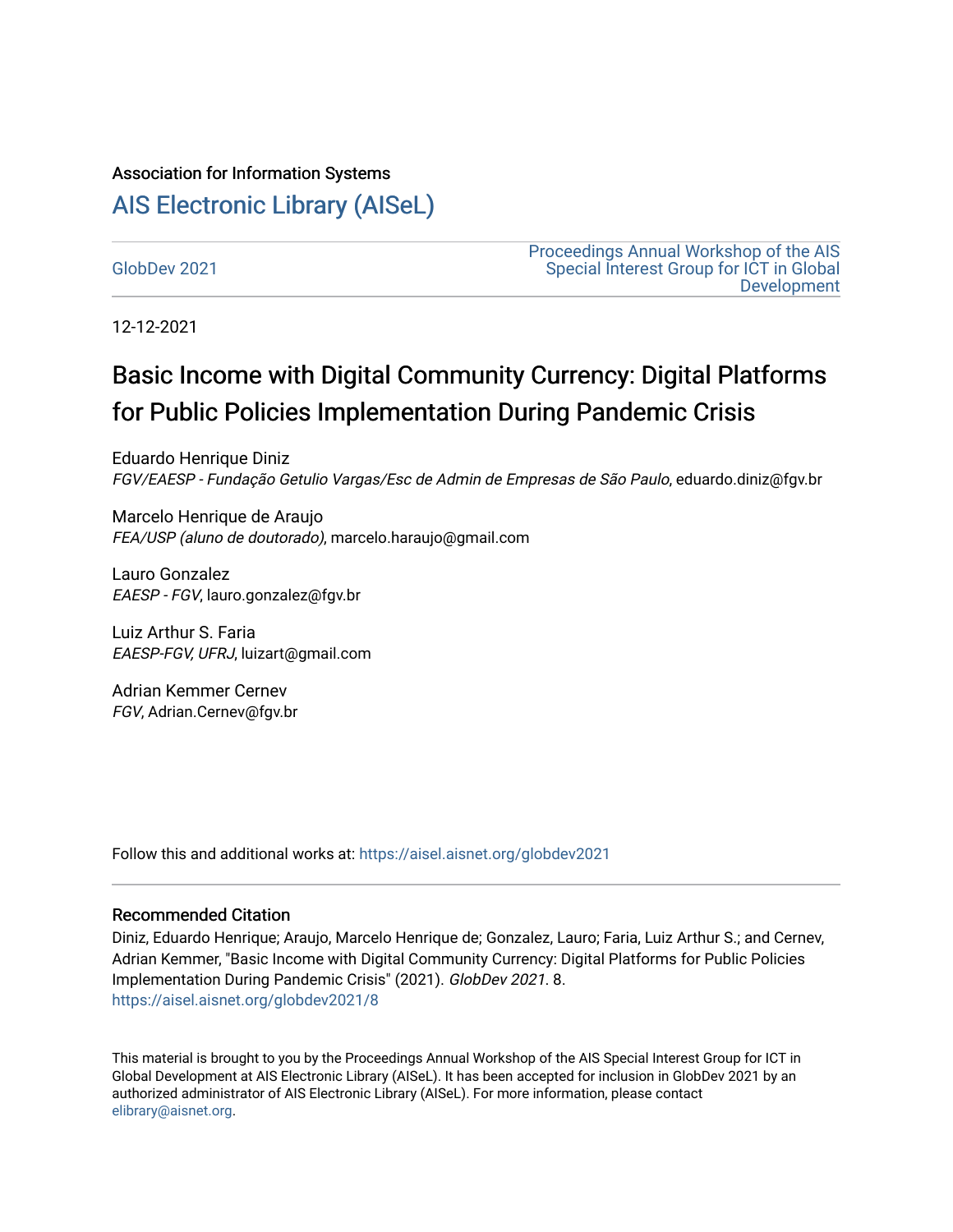# **Basic Income with Digital Community Currency: Digital Platforms for Public Policies Implementation During Pandemic Crisis**

Eduardo H. Diniz EAESP-FGV [eduardo.diniz@fgv.br](mailto:eduardo.diniz@fgv.br)

Lauro Gonzalez EAESP - FGV [lauro.gonzalez@fgv.br](mailto:lauro.gonzalez@fgv.br)

Marcelo Henrique de Araujo EAESP – FGV, FECAP [marcelo.haraujo@gmail.com](mailto:marcelo.haraujo@gmail.com)

> Luiz Arthur S. Faria EAESP-FGV, UFRJ [luizart@gmail.com](mailto:luizart@gmail.com)

Adrian Kemmer Cernev EAESP - FGV [adrian.cernev@fgv.br](mailto:adrian.cernev@fgv.br)

**Paper Category:** Research-in-progress

# **ABSTRACT**

This short paper presents a research-in-progress that discusses how basic income policies can be implemented using digital currency platforms and the implications of this approach in the context of the pandemic. We analyze the case of Banco Mumbuca, a non-profit organization that uses a community currency on a digital payment platform, E-Dinheiro, to deliver the basic income program of the Brazilian town of Maricá. This city program became one of the largest in the world during the COVID-19 pandemic, considering both the amount of money transferred to municipal beneficiaries and the adoption rate of a community currency by citizens and the local commerce. We adopt the Design Science Research (DSR) approach to analyze the case, considering this implementation as two entangled sub-artifacts: the public policy and the digital community currency. These sub-artifacts will be analyzed from the perspective of the problems they intend to solve, the particular aspects of the designed solution, the evaluation of the solution by actors involved, and the discussion of the achieved outcomes. This study intends to contribute to the basic income discussion that emerged as a solution for economic recovery from the COVID-19, the strategies for scaling up community currencies, and the DSR as a strategy for producing impactful research in the ICT4D field.

**Keywords:** Public Policies, Digital Community Currency, pandemics, Design Science Research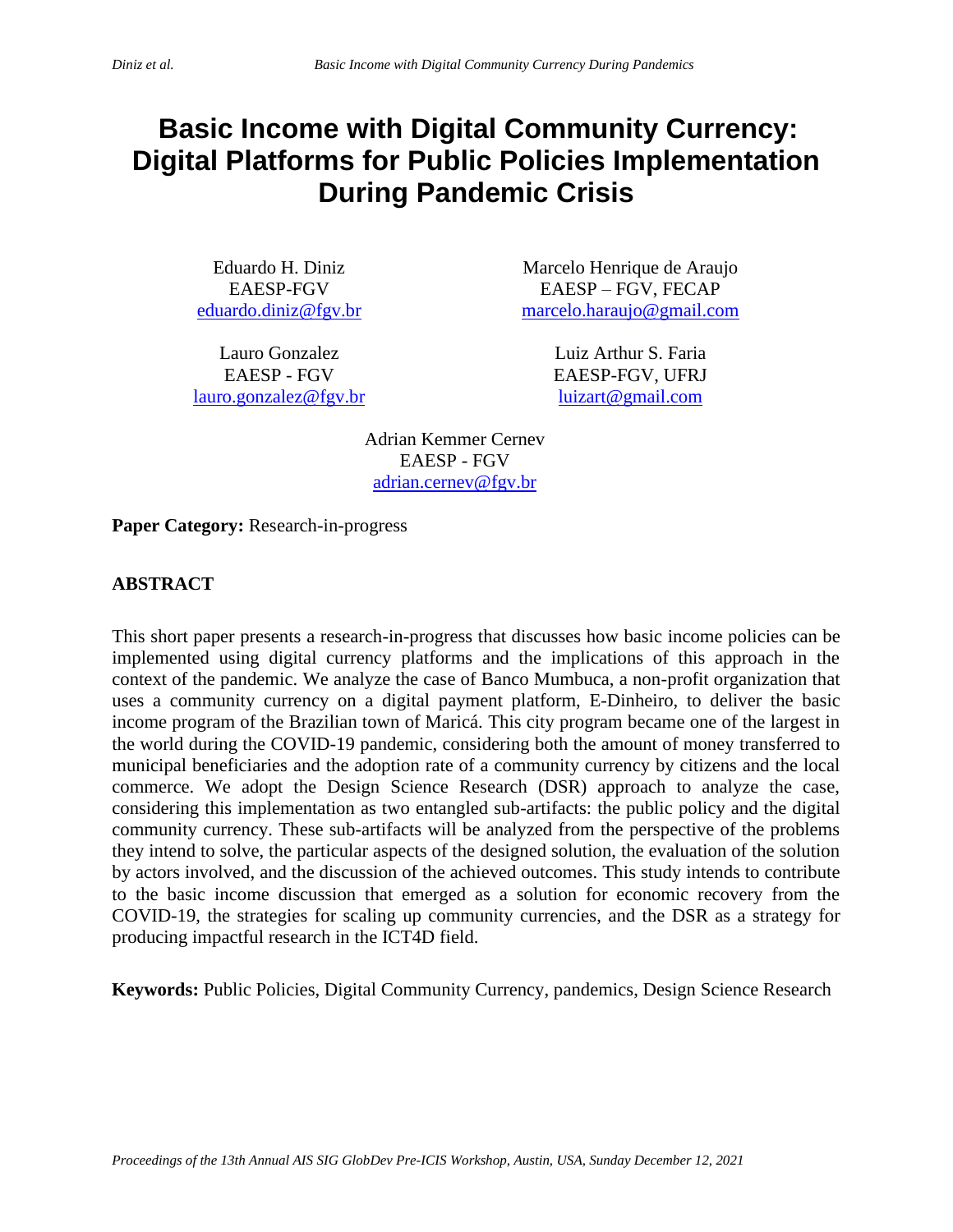#### **1. INTRODUCTION**

The COVID-19 pandemic caused several health and economic challenges, requiring a rapid and effective response to mitigate such problems. Among numerous initiatives to mitigate the social and economic damages caused by the pandemics, the basic income programs to assist the most affected population are of particular interest for at least three main reasons. First, it gives an immediate response to the lack of resources to buy food and other needs, providing essential support to those in vulnerable situations (Thompson, 2020). Second, it injects money into small businesses close to vulnerable citizens, helping the recovery of local economies (Taylor, Thome & Filipski, 2016). Third, it allows beneficiaries to choose how to use the money transfers so that it is expected that the use will properly address beneficiaries' needs (Bidadanure, 2019).

Other potential basic income benefits would be improving gender equality (Schulz, 2017), stimulating sustainable practices (Coote, 2021; Pinto, 2020), promoting solidarity and strengthening community bonds (Bauler et al., 2017), which is aligned with the Sustainable Development Goals (SDGs). Although there are many issues under inquiry surrounding the subject of basic income programs, such as levels of universality, conditionality, and regularity (Bidadanure, 2019), it is a fact that the number of initiatives related to basic income has grown considerably after the Covid-19 pandemic. Gentilini et al. (2020) identified more than 3,000 social protection initiatives in more than 200 countries between March 2020 and May 2021. Considering that basic income programs are among potential tools for combating recession, mass unemployment, and widespread business closures within the context of the COVID‐19 (Johnson & Roberto, 2020), deepening the knowledge on the ways such programs are implemented may contribute to the post-pandemic economic recovery.

Regardless of the model to be adopted, there are many challenges to setting up a successful basic income program. The first and most obvious is the need for financial resources to support the income transfer, which may be challenging considering the fiscal damages of the pandemics (Green, Kesselman & Tedds, 2020). The second is to implement efficient identification, analysis, and monitoring of eligible beneficiaries (Gonzalez et al. 2020). The third is to guarantee that benefits have a positive externality beyond the benefited segments, usually low-income citizens (Ghatak & Maniquet, 2019).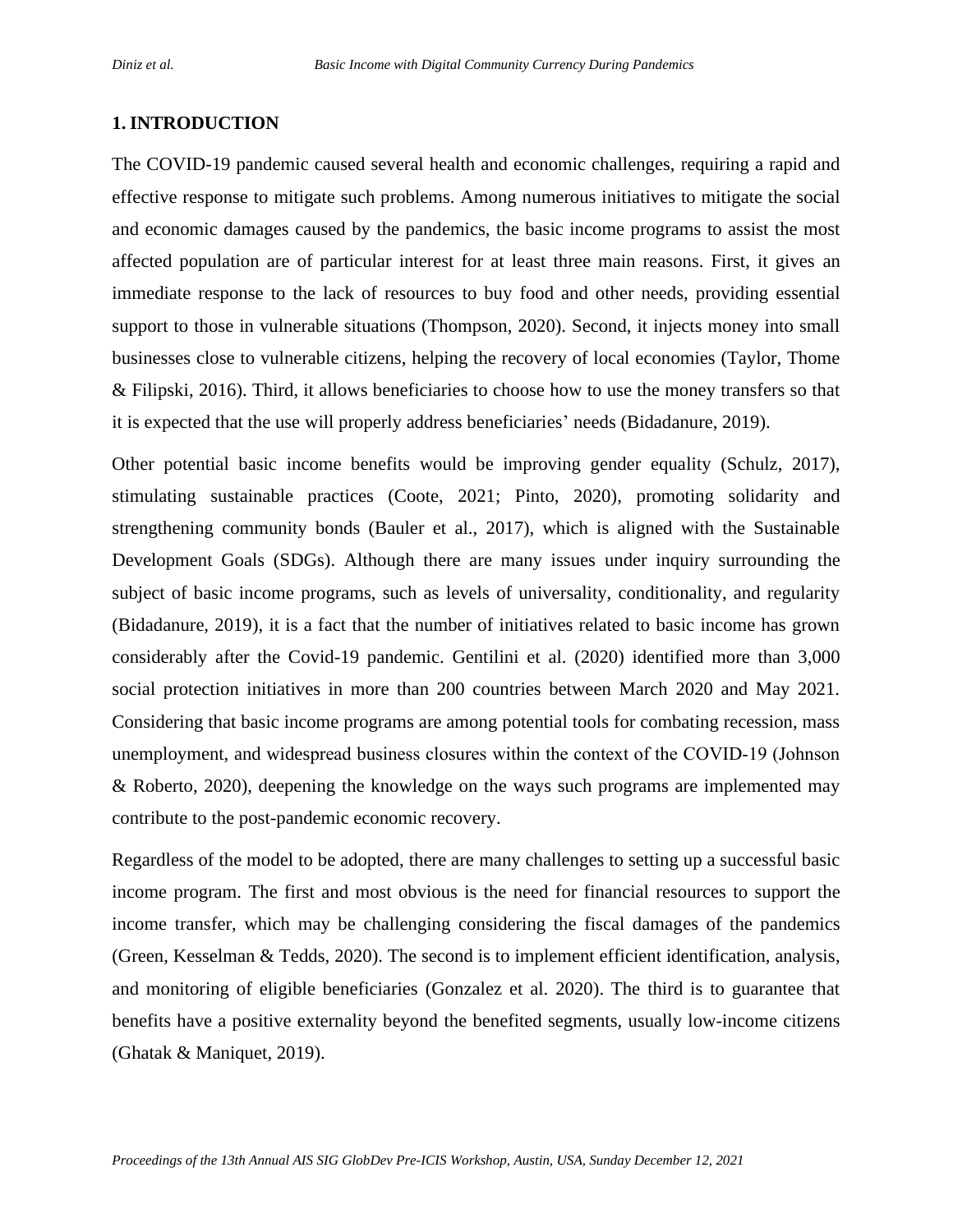In this paper, we investigate the basic income implementation based on the use of Digital Community Currencies (DCC) that potentially addresses the above challenges. The city of Maricá, in Brazil, implemented a comprehensive emergency program to deal with economic effects caused by the coronavirus pandemic based on a partnership between the city government and a community development bank (CDB), a social organization that issues a local currency called Mumbuca. The whole operation is managed through a DCC platform named E-Dinheiro that was essential for the municipality to implement an emergency cash transfer program. This existing technological environment enabled the municipality to overcome challenges related to register/eligibility analysis and money disbursement logistics to effectively assist low-income families, informal workers, and local businesses, strengthening community resilience and turning up one-third of the city population into users of the Mumbuca currency.

We adopt the Design Science Research (DSR) approach to evaluate the artifact that articulates public policies with digital community currencies in the process of delivering the basic income program implemented in Maricá. DSR provides conceptual instruments to create design theories (Jones & Gregor, 2007) aiming to explain how artifacts can be designed to achieve an expected set of goals (Hevner, vom Brocke & Maedche, 2019). We follow De Leoz & Petter (2018) suggestion to perform a DSR socio-technical study considering the artifact composed by subartifacts examined within a larger social context. In our case, we evaluate the sub-artifact public policy and the sub-artifact DCC articulated together in this particular case of basic income implementation.

As a result, we intend, first, to contribute to the assessment of the basic income implementation based on DCC, providing a comprehensive analysis of the investigated case study. Second, we aim to use the DSR approach to foster the replicability of such a type of artifact by producing knowledge that could encourage its application to other contexts (Brendel et al., 2021).

The following sections of this paper are structured as follows: Section 2 presents the literature review describing Digital Community Currencies (DCC) and its use to deliver social benefits as well the use of DCC in basic income policies. Section 3 states the methodological design employed in this research. Section 4 presents the basic income artifact implemented in Maricá and its sub-artifacts: public policy and DCC, as well as describes the evaluation of this socio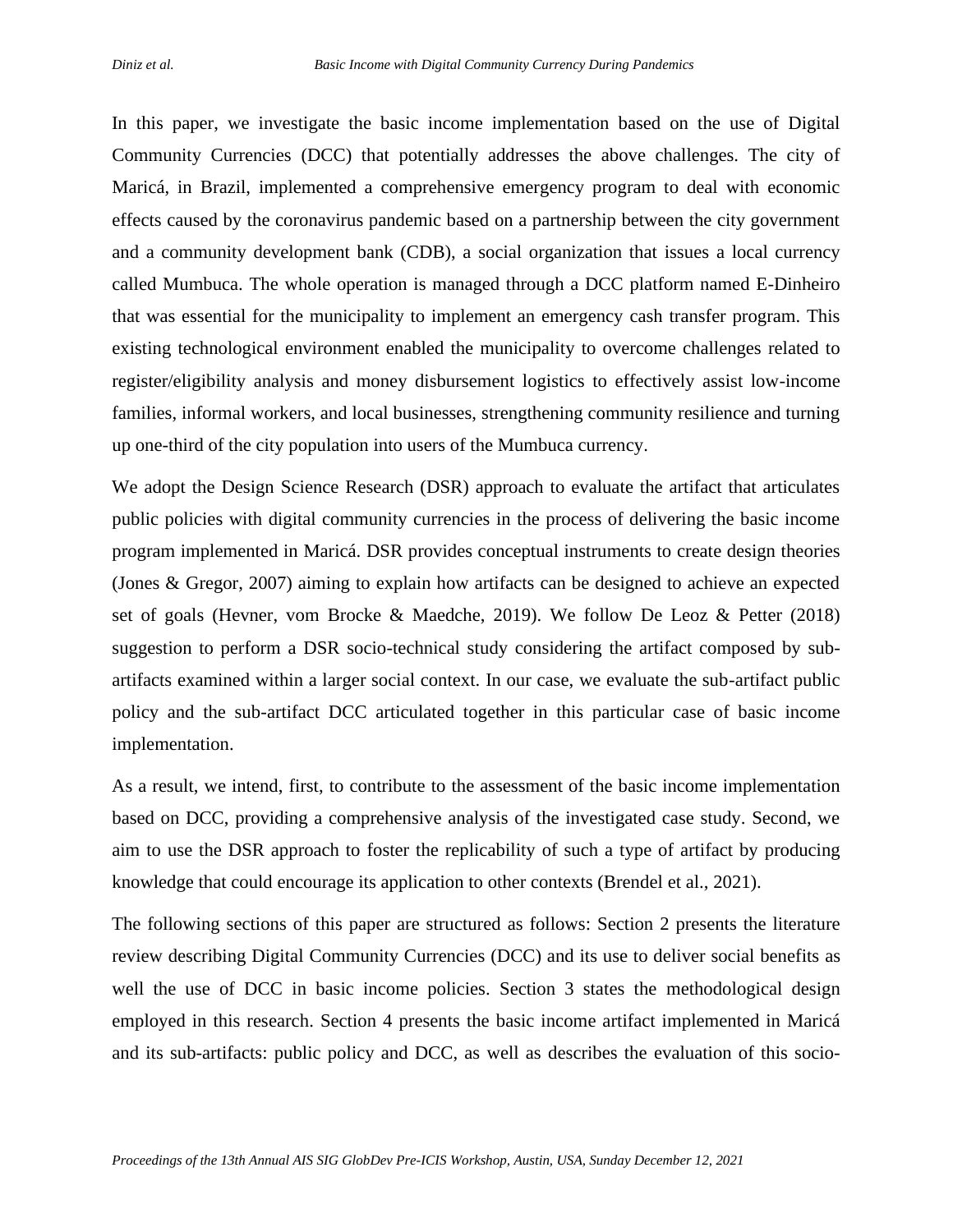technical artifact. Section 5 shows the preliminary results from data analysis. Finally, section 6 presents the final comments of this paper.

#### **2 LITERATURE REVIEW**

#### **2.1 Digital community currency and Social Benefits**

The community currencies (CC) can be described as a monetary system that supplements official national or transnational currencies (Lietaer, 2001). This alternative form of money can be conceived and issued by citizens, Non-Government Organizations (NGOs), and companies as well as public administrations (Meyer & Hudon, 2019; Gómez & Demmler, 2018; Ingham, 2004). Usually, CCs are characterized by being born in local communities aiming to promote local development and achieve progress aligned with sustainable goals. This type of currency is, in essence, used to trade goods and services which sometimes are not valued by the marketdriven pricing system (Meyer & Hudon, 2019; Gomez & Helmsing, 2008).

Community currencies tend to be adopted in times of economic crisis when there is unemployment and restricted access to the mainstream financial systems for the most vulnerable population, thereby reducing their adoption rate when the economic cycle improves (Place et al., 2018). Other findings have shown that community currency initiatives have continued to expand over the past ten years (Blanc & Lakócai, 2020). Articulations between civil society organizations and local governments emphasized the potential of community currencies as a means of alleviating social problems. Kobayashi, Miyazaki & Yoshida (2017) found community currencies that help in promoting recycling, protection of the natural environment, civic activity, and other social benefits.

Advances in the field of digital payments have allowed the transformation of these communityled initiatives of community currencies through the implementation of digital platforms and the creation of digital community currencies (DCCs) (Diniz et al., 2019). Some examples demonstrate that DCCs can become a tool for promoting social benefits. Fureai Kippu (meaning 'ticket for a caring relationship'), in Japan, is a scheme that rewards citizens for helping elderly people in the community (Diprose, 2020). 'Moeda Verde' is a community currency in Santa Cruz da Esperança (state of São Paulo, Brazil) that provides earnings to low-income families and educates youngsters in the benefits of the proper use of solid waste (França et al., 2020).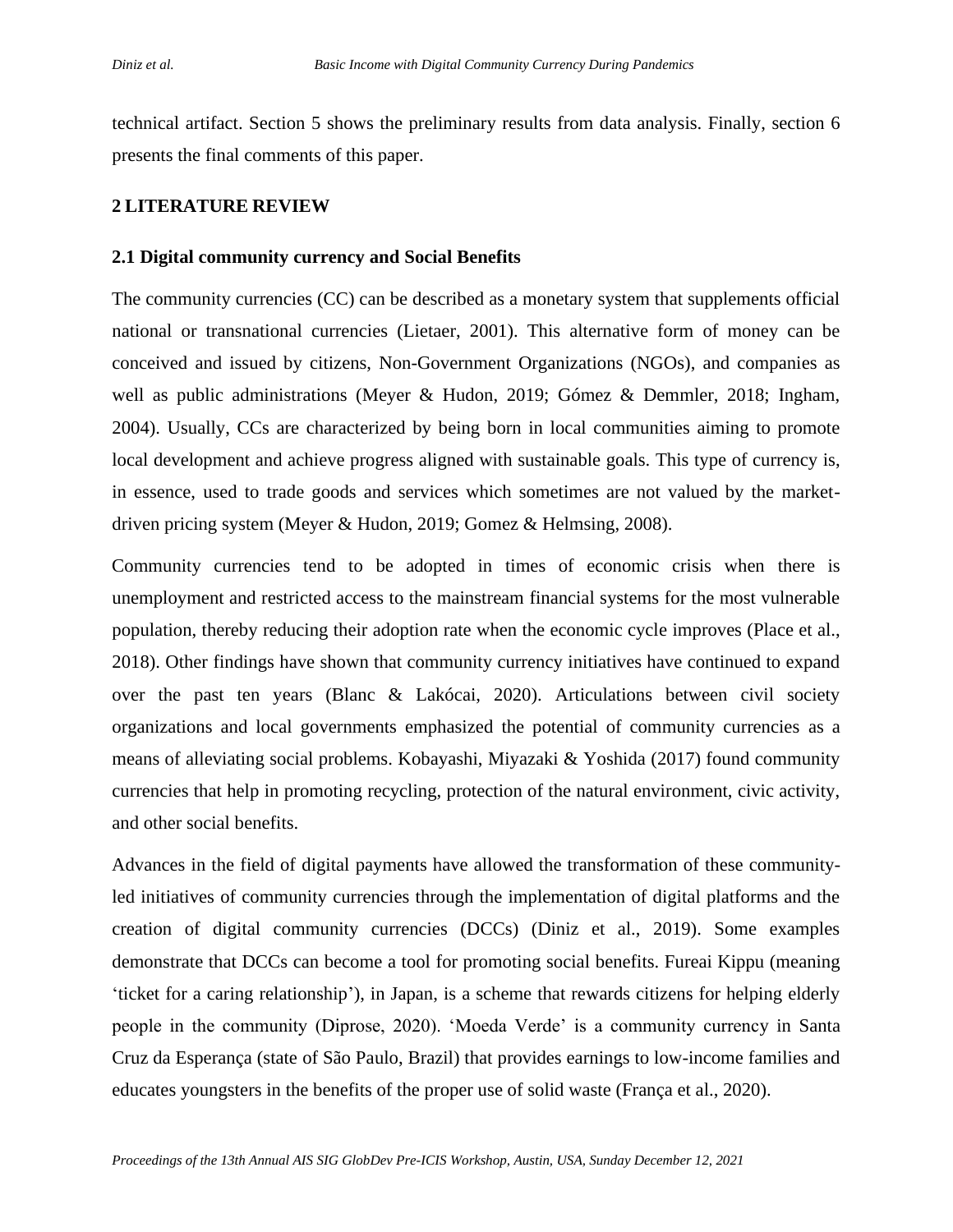Projects designed to help economic recovery after the Covid-19 crisis using DCC and cryptocurrencies started to appear. One example comes from the impoverished communities of Mukuru, Kenya, where people who have run out of official fiat currency because of the epidemiological crisis still have access to basic goods using Sarafu, a blockchain-based community currency (Chibwara, 2020; Barinaga, 2020).

In fact, cryptocurrency platforms are becoming important for the discussion on basic income implementation programs (Howson, 2021). In particular, blockchain-based solutions enable rapid and efficient distribution of financial resources, as well as transparency in the executed transactions, in addition to offering a great potential to scale this type of platform (Labazova, 2019; Dierksmeier & Seele, 2018). Given the evolution of community currencies towards the adoption of cryptocurrency platforms (Barinaga & Ocampo, 2019), the technological aspects of this technology must be considered in the further analysis of this study.

#### **2.2 Basic Income through DCCs in the context of COVID-19 pandemic**

With the advent of the Covid-19 pandemic, a set of economic measures specifically aims to minimize the financial impacts for the most affected population, especially the low-income segment, including the unemployed, small merchants, informal workers, and other people in vulnerable situations. Basic income schemes directing financial resources to citizens have been adopted worldwide (Jacob & Boyd, 2020).

As the COVID-19 crisis escalated in Brazil, the Federal Government announced a basic income paying an amount of 600 Brazilian reais (approximately US\$ 120) initially for three months and subsequently renewed. The implementation of this scheme involved two stages, namely register and eligibility analysis and money disbursement logistics. Potential recipients had to fulfill predefined criteria for benefiting from the assistance, such as household income caps. The eligibility analysis was challenging since only a small fraction of the potential beneficiaries was registered in the Federal Government's database. This caused failures in eligibility analysis as some received unduly while others were wrongly excluded (Torrente, 2020). The effective disbursement or payment logistics was another challenge because, in addition to the limitations of the government database, the access and use of bank accounts was limited (Demirgüç-Kunt, Klapper, Singer, Ansar & Hess, 2018). For this emergency basic income implemented in Brazil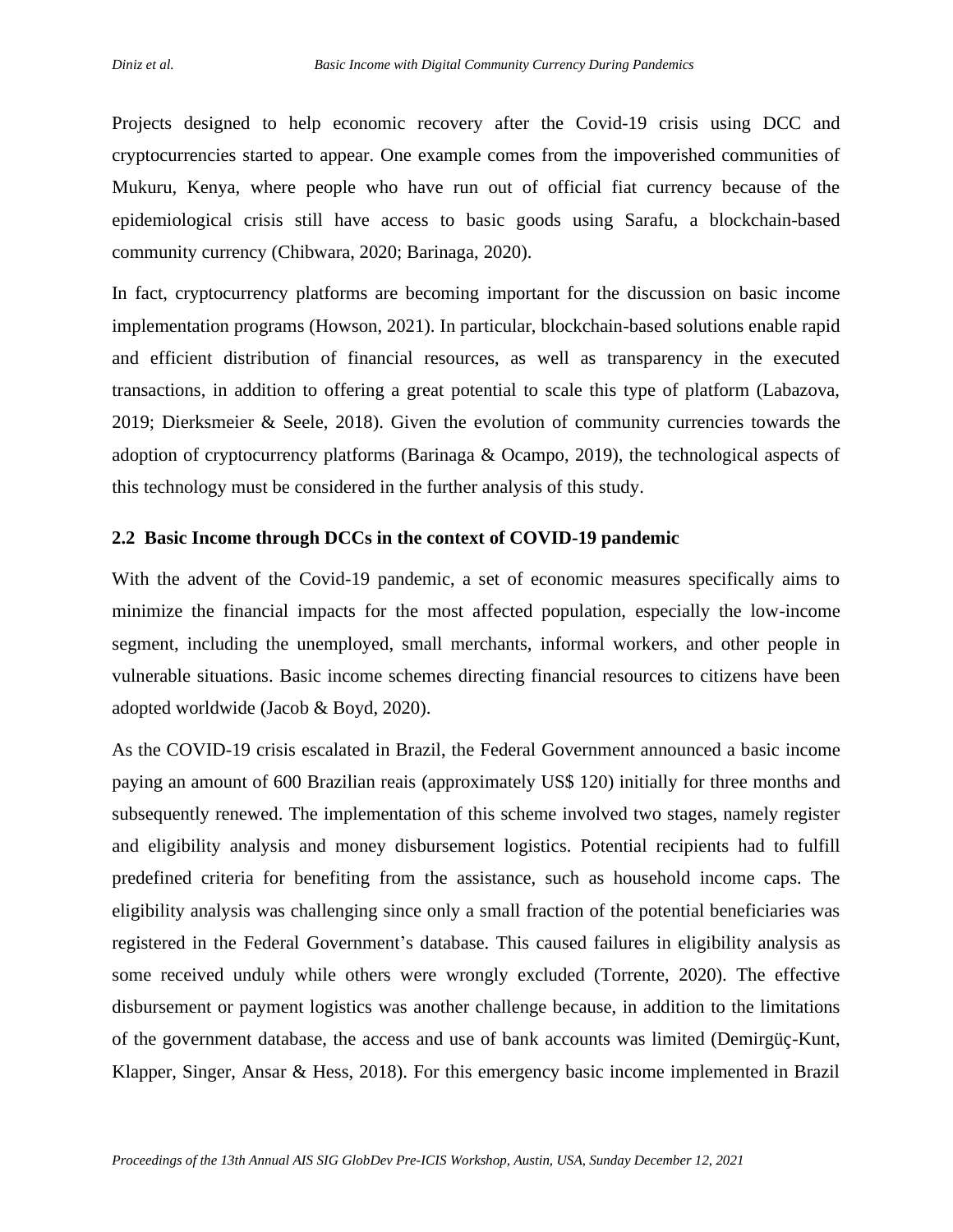the solution to this challenge was to promote a fast expansion of bank usage, opening bank accounts exclusively at Caixa, a federal government bank (Torrente,2020).

In Brazil, policies involving social assistance are decentralized to municipalities that are induced to engage through federal government funding. In this sense, the collaboration between levels of government is crucial for mitigating the pandemic effects and enhancing the resilience of local economies (Grin & Fernandes, 2019). The difficulties for collaboration to provide a coordinated response to the current crisis may be explained by limited capacities at the local level (Grin & Abrucio, 2018). An additional obstacle in Latin American countries is the high level of transaction costs created by social and political cleavages between national and subnational governments (Ramíres de la Cruz et al., 2020).

Partnering with local non-government actors may prove useful to deal with both the eligibility analysis and payment disbursement (Gonzalez et al., 2020). Partnerships are also in line with the new logistics paradigm of the financial system that demands a closer approach to the final customer (Bader & Savoya, 2013). This proximity with the local community can be exemplified in Brazil by the case of community development banks.

The municipality of Maricá has implemented a set of emergency measures aimed at mitigating the negative effects of the COVID-19 pandemic (City Hall Municipality of Maricá, 2020). This emergency program focused on assisting low-income families through the strengthening of the established Basic Income program, as well as initiatives focused on informal workers. Considering the relevance of this initiative, in this paper, we focus on evaluating the business income in the city of Maricá, a socio-technical artifact composed by the municipal public policy and the Digital community currency.

#### **3. DESIGN SCIENCE RESEARCH AND METHODS**

Design Science Research provides conceptual instruments to create design theories (Jones & Gregor, 2007) aiming to explain how artifacts can be designed to achieve an expected set of goals (Hevner, vom Brocke & Maedche, 2019). Through the analysis of the DCC Mumbuca case and the application of the DSR, we seek to identify and propose design transformations to the sociomaterial artifact existing in the city of Maricá in the post-pandemic period.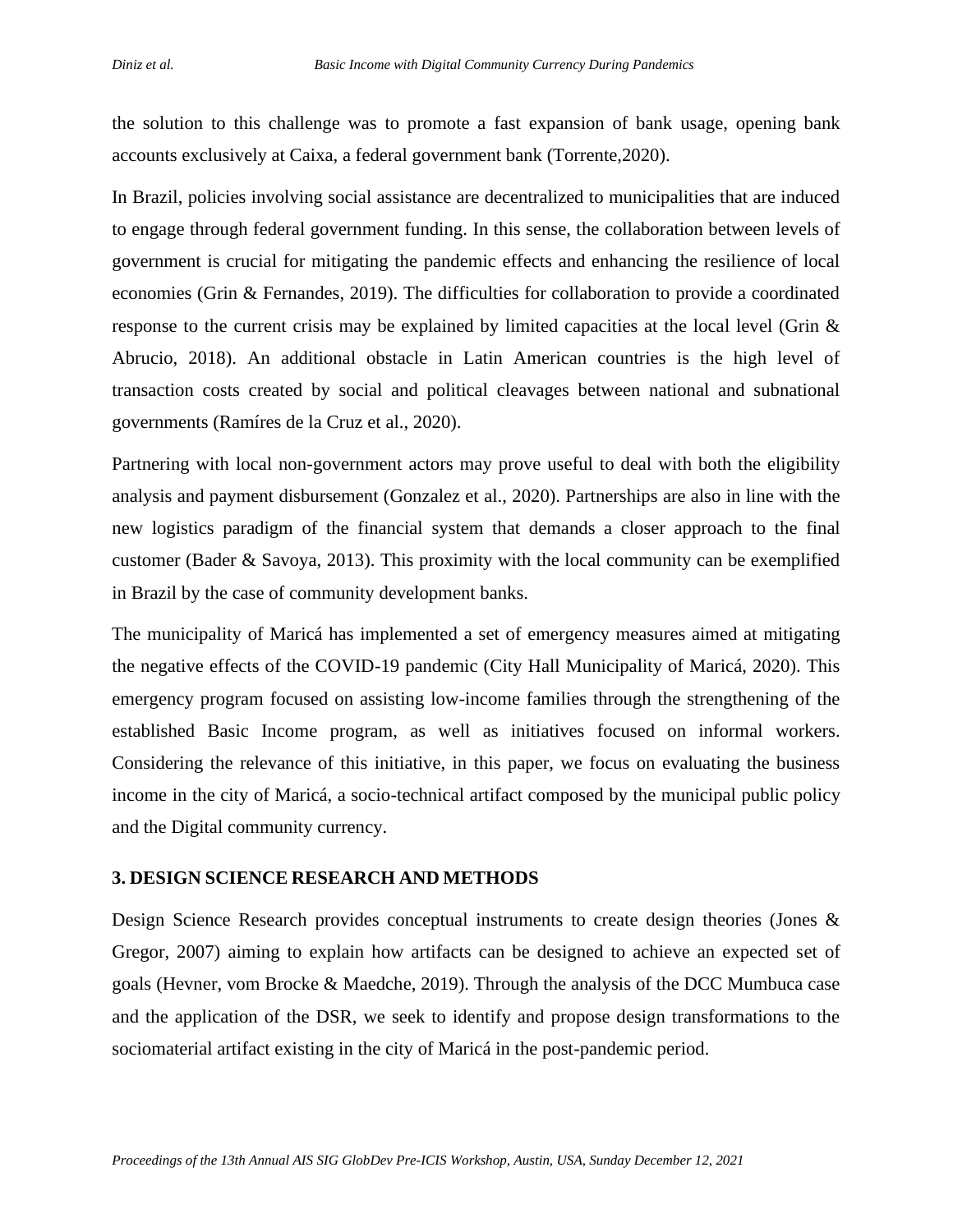Although there are many different versions of the DSR approach, combining guidelines from Peffers et al. (2007), March e Storey (2008), we found several steps in common: description of the problem to be solved, description of the artifact designed to be a solution for the problem, evaluation of artifact and finally the discussion on the artifact contributions.

As the concept of "artifact" is central in any DSR approach, two main particularities of the artifact considered in this study must be highlighted. First, besides its technological aspects, an artifact designed for delivering basic income must take into account its social implications and, thus, its social aspects should be considered along with the DSR steps (De Leoz & Petter, 2018). Second, this is the case of a co-designed artifact (Jacobs, Rivett & Chemisto, 2019) since it is developed throughout the articulation between a local government (municipal public policy) and a civil society organization.

In their consideration of the social factors that influence the artifact's IT design, De Leoz  $\&$ Petter (2018:156) suggest that the IS artifact to be created and evaluated in a DSR study should include sub-artifacts to be examined within a larger social context. "Each sub-artifact in the IS artifact holds properties, attributes, and meanings within the IS design and is presupposed to enmesh well with the other sub-artifacts as well as the IS artifact as a whole". Thus, in this study investigating the articulation of a public policy with a digital community currency, we understand that the basic income in the city of Maricá is a socio-technical artifact comprising two main sub-artifacts: the public policy and the digital community currency. This perspective is also in line with Goldkhul (2016) proposition of a "policy-ingrained IT artifact" to study implementations of government policies considering civil society participation.

This type of co-designed artifact improves the municipal capacity to deliver services using ICT in the sectors of "governance, engagement, human resource management, institutional memory, and access to information" (Jacobs, Rivett & Chemisto, 2019). The dual view of the artifact embedding public administration and civil society in a single project also contributes to balance the interaction and knowledge exchange between technocratic aspects of public governance with democratic elements of the civil society organization (Androutsopoulou, Karacapilidis, Loukis & Charalabidis, 2018) for the development of effective and socially acceptable public policies. Gilley (2017) points out that this co-design approach contributes to overcoming the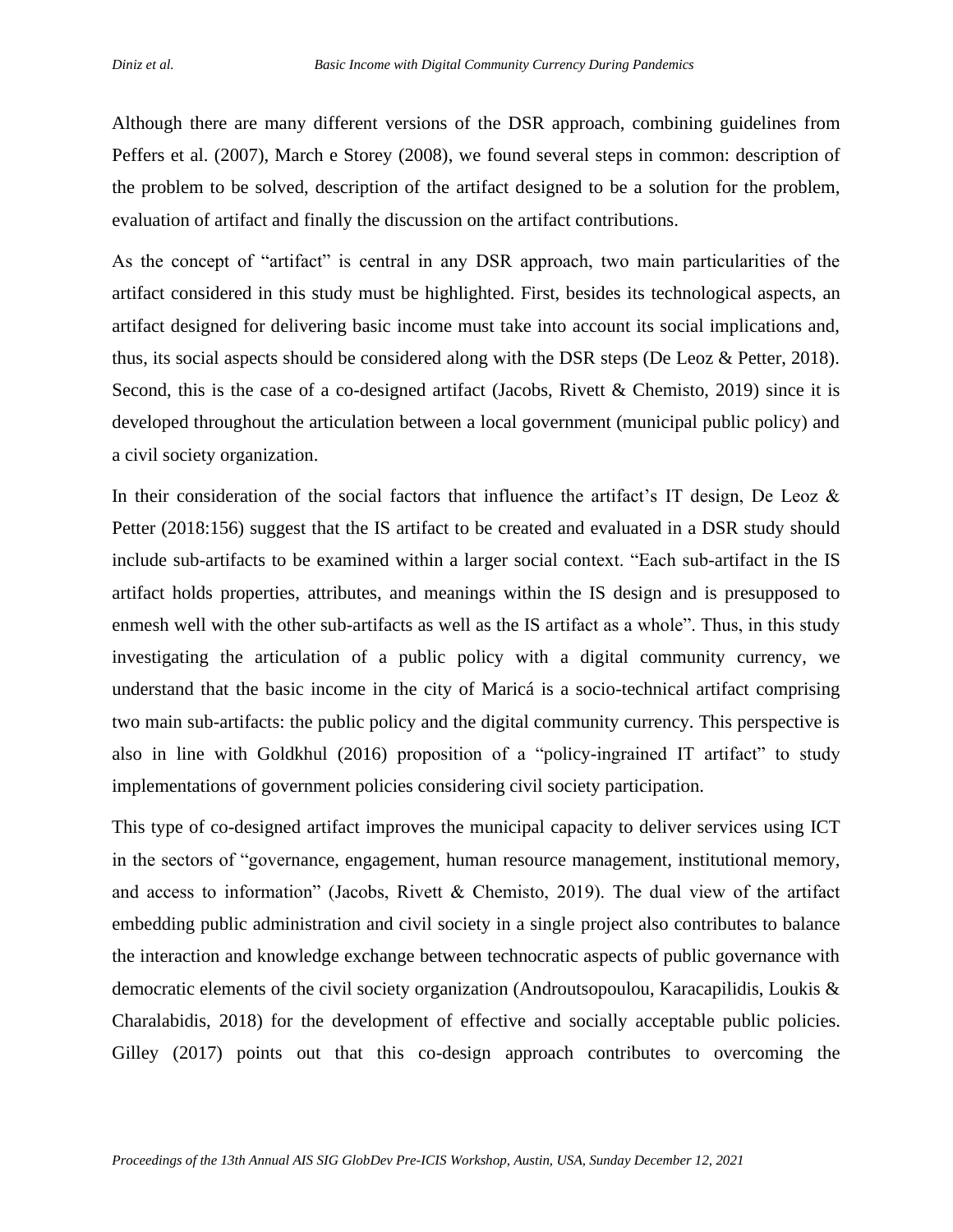'technocracy' limited understanding of "diverse needs, values and concerns of different stakeholder groups on particular social problems the experts analyze".

Aiming to assess the IS artifact in the delivering process of Basic Income program we used two sources of data collection: semi-structured interviews and secondary data such as legal documents and data available at municipality and community bank webpage. These interviews have been conducted with key actors classified into four groups: (i) beneficiaries and users of DCC Mumbuca; (ii) local merchants; (iii) local government representatives (city hall and city council); and (iv) community bank representatives. At the time this short paper was written, in September 2021, six interviews were conducted with two beneficiaries, two local government representatives, and two community bank representatives (one of them collected in an online webinar conducted by the authors of this paper). Table 1 summarizes the interviews.

This corpus of qualitative data from the interviews and secondary data was analyzed using coding techniques to understand the underlying characteristics of the artifact evaluated through DSR (Milles, Huberman & Saldaña, 2020). Next, we will detail the analytical elements considered in this study concerning the public policy sub-artifact and the digital sub-artifact that are entangled in an integrated solution for the social problem of delivering basic emergency income during the Covid-19 crisis.

| Group                                                                       | Interviewees (first round)                                                                                                              | <b>Planned</b><br><i>Interviews</i> |
|-----------------------------------------------------------------------------|-----------------------------------------------------------------------------------------------------------------------------------------|-------------------------------------|
| Beneficiaries and users of<br>DCC Mumbuca                                   | Beneficiary of cash transfer program (1); Beneficiary of cash<br>transfer and emergency programs (1)                                    | 20                                  |
| Local Merchants;                                                            |                                                                                                                                         | 30                                  |
| Local<br>Government  <br>hall<br>Representatives (city<br>and city council) | Head of Solidarity Economy Secretary (1); Research Coordinator at<br>the Public Policy Observatory of Solidarity Economy Secretary (1). | 5                                   |
| Community<br>bank<br>representatives                                        | Financial Director (1); Leader of Brazilian Network Community<br>Development Bank (1)                                                   | 5                                   |
| Technology support team                                                     |                                                                                                                                         | $\mathfrak{D}$                      |
| Total                                                                       |                                                                                                                                         | 62                                  |

#### **Table 1**. Interviews (planned and first round)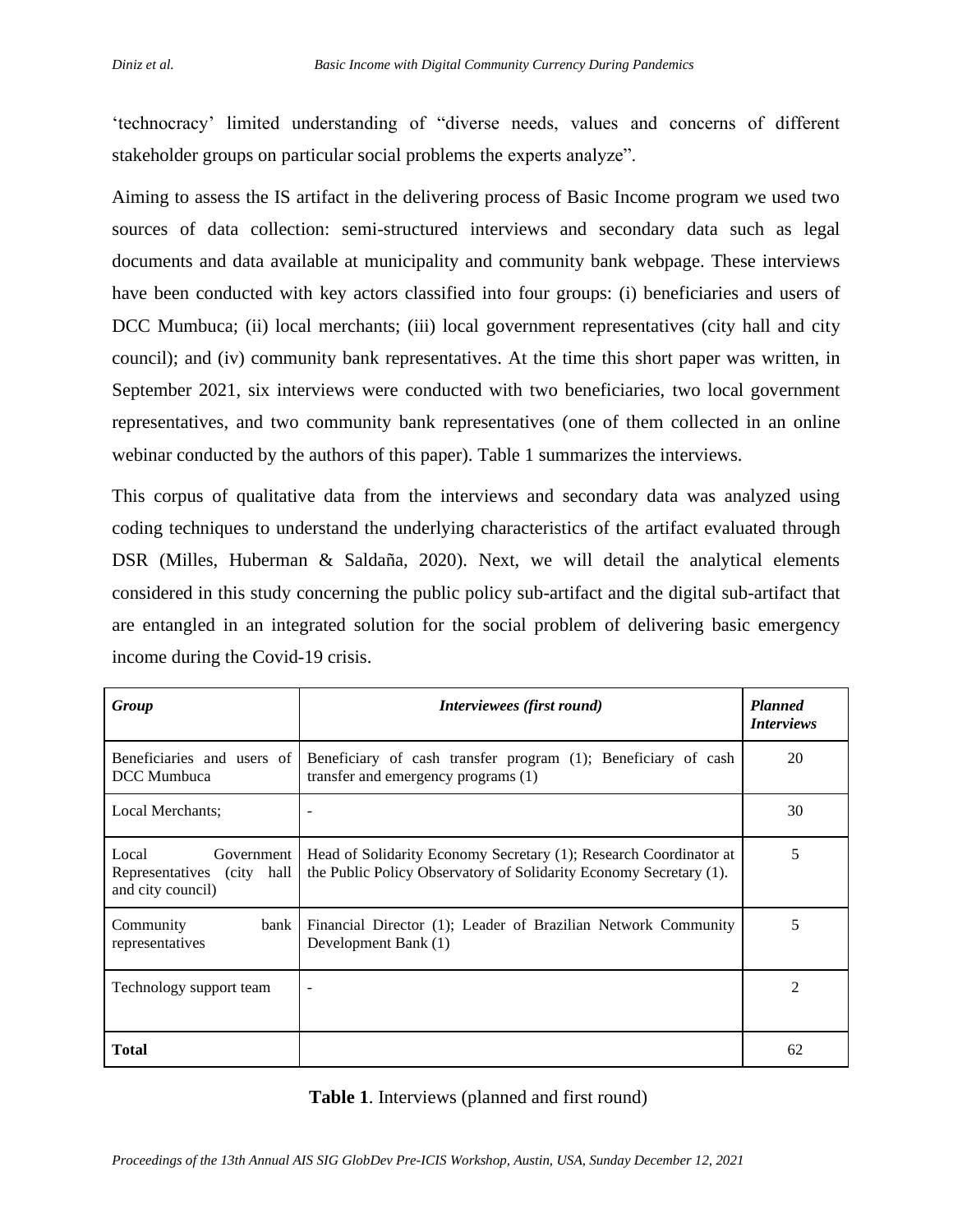### **4. THE MUMBUCA CASE**

In Brazil, one of the pioneering initiatives to use digital community currency to enable a basic income program, aiming to serve the most vulnerable population and stimulate local development, is the case of DCC Mumbuca, created in 2013 in the city of Maricá (state of Rio de Janeiro, Brazil).

All the cash transfer benefits in Maricá are paid in Mumbucas, the local currency that circulates within the city. This alternative currency has a 1:1 parity with Brazilian Real (national fiat currency) and can be used in local commerce, thus promoting currency circulation within the municipality and boosting the region's economy and development (Gonzalez et al., 2020). The operation is based on a digital platform called E-Dinheiro, being managed by Banco Mumbuca, the Community Development Bank (CDB) of the city of Maricá. This basic income program is a partnership between the local city hall and Banco Mumbuca, and the DCC Mumbuca is a technological artifact with a social component that is established through the articulation via public policy between the community bank and the local government.

The use of Mumbuca gained special relevance during the Covid-19 crisis as the transfer of resources and payments between people, and local business entities can be done remotely or at least without physical contact, via mobile application or contactless NFC card. Unlike the Federal Government initiative, municipal payments through DCC have reached out to beneficiaries in a timely fashion and without the need for human agglomeration and additional risks to public health. The primary reason for this success involves the same dimensions previously described: prior knowledge of the beneficiaries' eligibility (citizens and small business owners), and the availability of an electronic payment instrument for citizens, both because of the previous existence and circulation of the digital community currency Mumbuca E-Dinheiro.

It should be noted that the contribution to coping with eligibility problems stems from proximity to the target audience (Gonzalez et al., 2020). Such proximity, intrinsic to the social technology of community banks, is strengthened by the use of DCC. In addition, the digital payment system of DCCs contributes to logistics (Bader & Savoya, 2013), and the mechanism of territorial action of DCCs contributes to local development. In essence, DCC, digital by definition, is directly related to logistics, although it also contributes to registration and eligibility.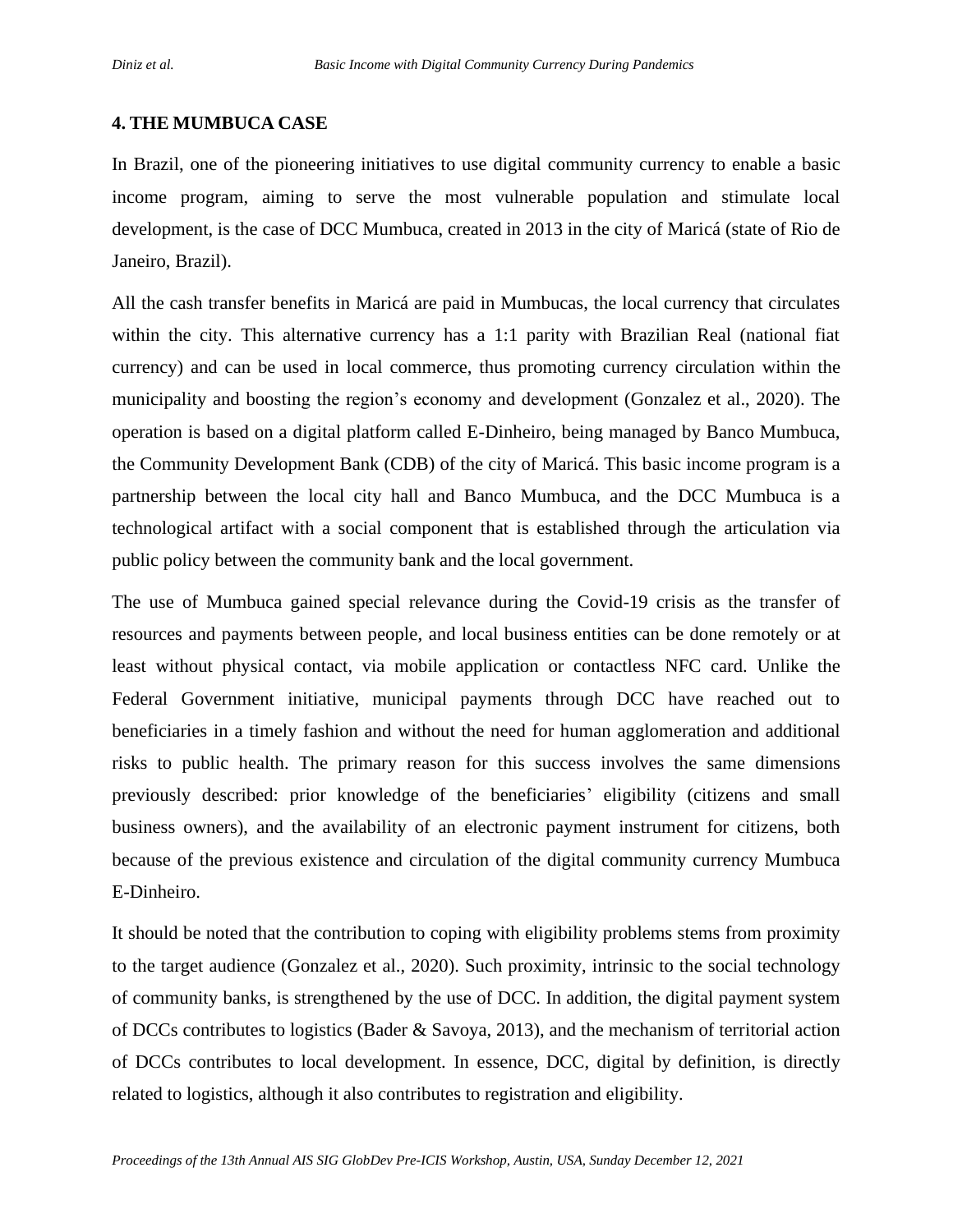The municipality of Maricá has implemented a set of emergency measures aimed at mitigating the negative effects of the pandemics (City Hall Municipality of Maricá, 2020). The first of these measures sought to strengthen the established Basic Income program (in Portuguese, Renda Básica de Cidadania) by temporarily increasing this assistance benefit from 130 to 300 Mumbuca (equivalent to 300 Brazilian Real). Additionally, the city created a program focused on informal workers called PAT (in Portuguese, Programa de Amparo ao Trabalhador) that provides financial support to citizens who were prevented from carrying out their activities as informal, self-employed professionals or micro-entrepreneurs due to the COVID-19 crisis (Municipality of Maricá, 2020). Through PAT, these professionals received the value of 1045 Mumbucas (equivalent to 1 minimum wage). Originally designed for three months, these emergency initiatives were renewed until March 2021 (City Hall Municipality of Maricá, 2021).

The results of these emergency initiatives can be reflected in the city's socioeconomic indicators. After all, by November 2020, the city had registered the creation of 967 new jobs, while the State of Rio de Janeiro, in the same period, recorded a drop of 133,754 formal jobs. It is estimated that PAT has benefited about 23,500 people, including professionals, self-employed and informal workers. It should be noted that in addition to the generation of formal jobs, during the pandemic period, the city showed an increase in the collection of municipal taxes (City Hall Municipality of Maricá, 2021).

This set of emergency measures was essential to ensure the effectiveness of social isolation actions, essential to prevent the collapse of the municipality's health system, as well as to reduce the negative economic impact.

#### **4.1 Digital sub-artifact**

The digital artifact of Mumbuca is the E-Dinheiro platform, which essentially contains three main components: (i) the smartphone app; (ii) the NFC card; (iii) the digital platform for managing this service.

At first, during the initial phase of the Mumbuca project in Maricá, the technology was based exclusively on magnetic cards for users and on card reading devices (POS) for merchants, whose information system was maintained by a partner company (Faria et al., 2020).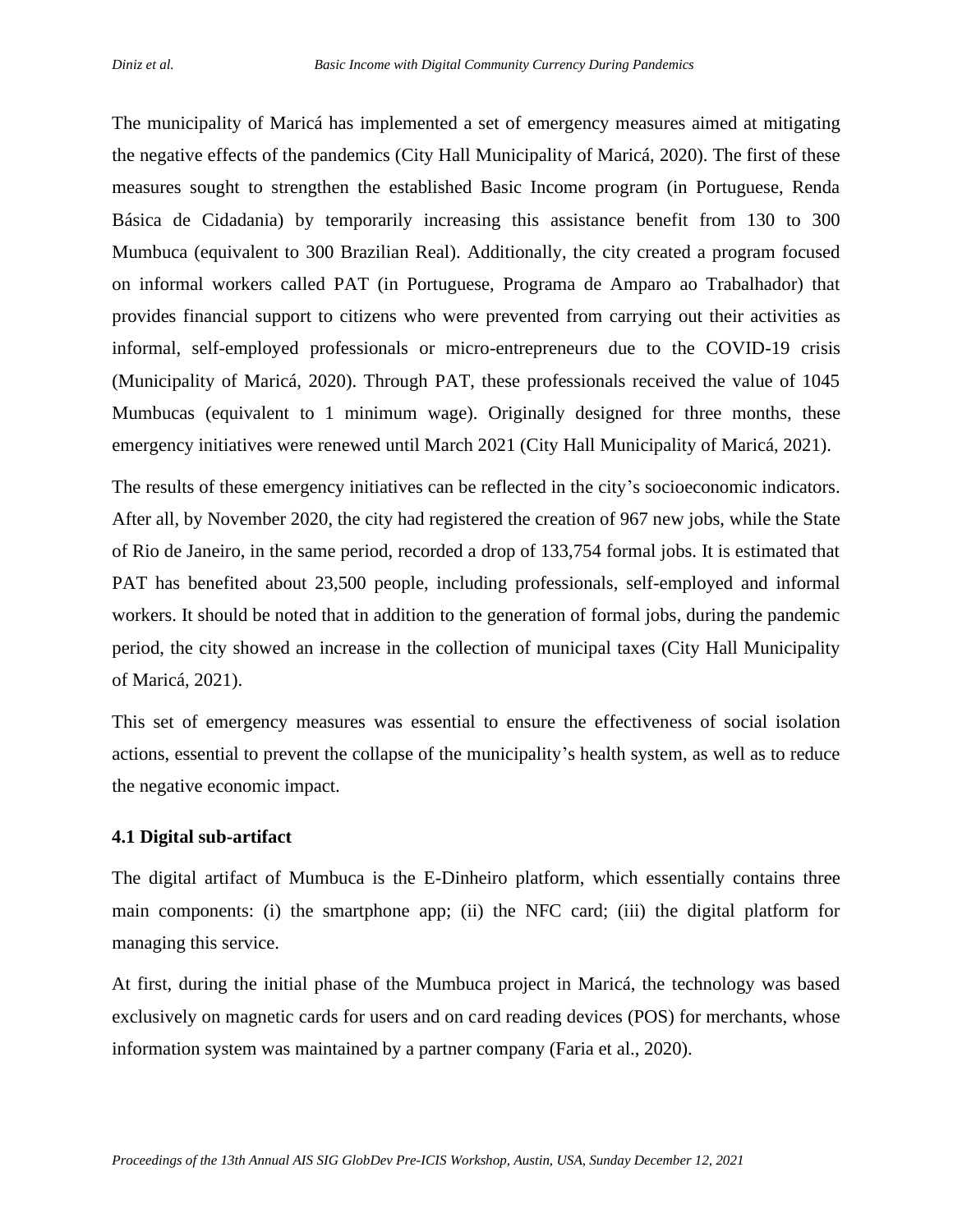From the first semester of 2018 onwards, the Mumbuca project migrated to the E-Dinheiro platform, developed by Banco Palmas and a technology partner, launching an Android or IOS mobile app for both users and merchants. The old magnetic cards technology was replaced by digital accounts maintained by Banco Mumbuca, and some new contactless NFC cards were distributed to users who had difficulty adopting the app (Gonzalez et al., 2020). Along with the migration to the E-Dinheiro platform, there was an increase in registered businesses, in the collection of fees by the bank, and a consequent greater autonomy for the community bank, which started a microcredit program that year (Faria et al., 2020).

With this app, users can access their digital accounts and check their current balance and account statement, charge customers, make face-to-face and remote payments, make transfers (including P2P) and even buy prepaid mobile airtime (top-up credits).

Up to today, the E-Dinheiro platform allows three types of user accounts for the Mumbuca DCC: beneficiary, salary, and checking. The beneficiary account is restricted to basic and emergency income programs implemented by the municipality, and users can only spend their account balances to consume in the registered local merchants. The salary account, also used by employees of Banco Mumbuca, allows users to: (i) perform P2P transfers; (ii) pay bills; (iii) topup credits to their prepaid mobile phones; (iv) exchange the Mumbuca DCC for Real (Brazilian fiat currency) with no additional fee. As for the checking account, the user can perform all the above-mentioned actions for the salary account, but the exchange from Mumbuca to Real has a 1% fee. For local merchants, all transactions have a 2% fee (discount rate) and an additional 1% if the local merchant wants to transfer the money to a traditional bank account

The digital platform of the E-Dinheiro service covers the transactional system, databases, information security structure, and exclusive dashboards for community bank managers and for merchants. To ensure data integrity and confidentiality, it was conceived centrally on servers made available by the technology partner company in a closed system, and its governance is shared with managers of community banks participating in the Brazilian Network of Community Banks (REDE). Access to data, in addition to those obtained directly via a dashboard, needs to be requested ad-hoc to the partner company by community bank managers, with low external interoperability with this platform.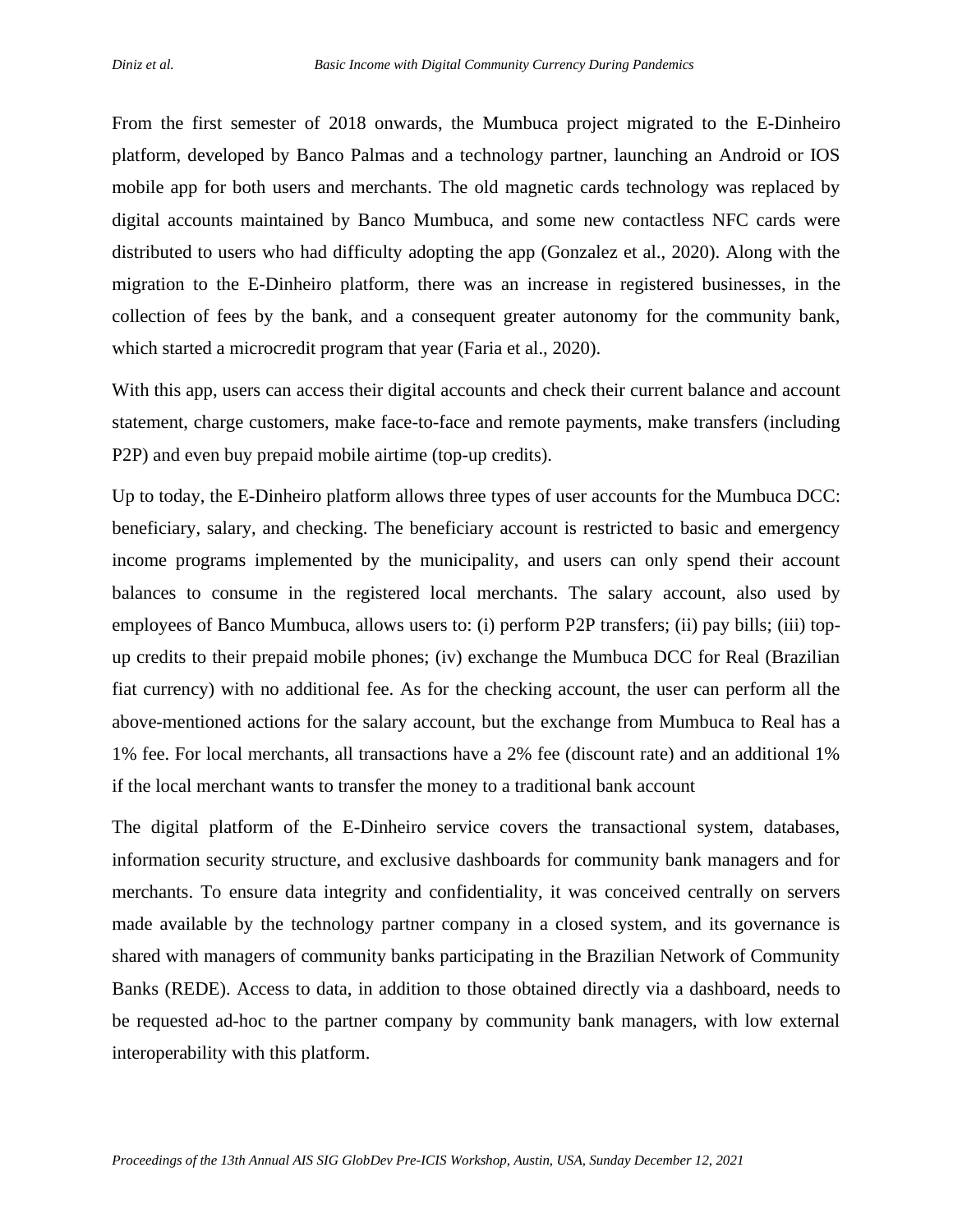### **4.2 Public policy sub-artifact**

Although created within the realm of IS research, Peffers et al. (2018) demonstrate the use of DSR to solve a public policy problem by applying it retroactively in a published IS research project describing the development of a data warehousing solution to support data gathering and analysis necessary for public health policy (Berndt, Hevner, and Studnicki, 2002). Przeybilovicz, Cunha & Póvoa (2017) also presents a case of monitoring the achievement of public policy goals of transparency websites by using the Design Science Research approach.

For Goldkhul (2016), studies using DSR for investigating public policies should include explicit work practice analysis in order to ensure artifacts fit into institutions and business processes codesign in order to be able to create a policy-ingrained artifact. This author also recommends scholars to adopt the policy principle in DSR applied to the public sector by carrying information about legal acts, content concerning clients, security mechanisms, and identity management, particularly in handling social welfare cases.

Applying DSR principles to the public sector domain results in theoretical analyses when the study is based on cases conducted prior to the formulation of the model. This means that being a practical theory about socio-technical design, DSR is an appropriate instrument to be used as an inspirational source for the formulation of new models to conduct practical inquiries as well as an instrument for practitioners struggling to manage and improve their in-operation practices (Ågerfalk, 2018).

One of the key elements for institutionalizing the DCC Mumbuca, materialized through the technological platform E-Dinheiro, is the Solidarity Economy program of Maricá. This program results from several evolutions in the city's cash transfer policy started with the law n. 2,448/13 of the city of Maricá. This subnational regulatory framework established the conditions for creating DCC Mumbuca and the community development bank of Maricá (Banco Mumbuca), institutionalizing the structure for public income transfer policy in the municipality. The focus of this program was to face poverty and promote economic and social development in the municipality, through the distribution of 70 Mumbucas (R\$ 70) to families with an income of up to one minimum wage per month. The resources invested in this initiative come mainly from royalties that the municipality receives for oil exploration in its territory (Silva et al., 2021).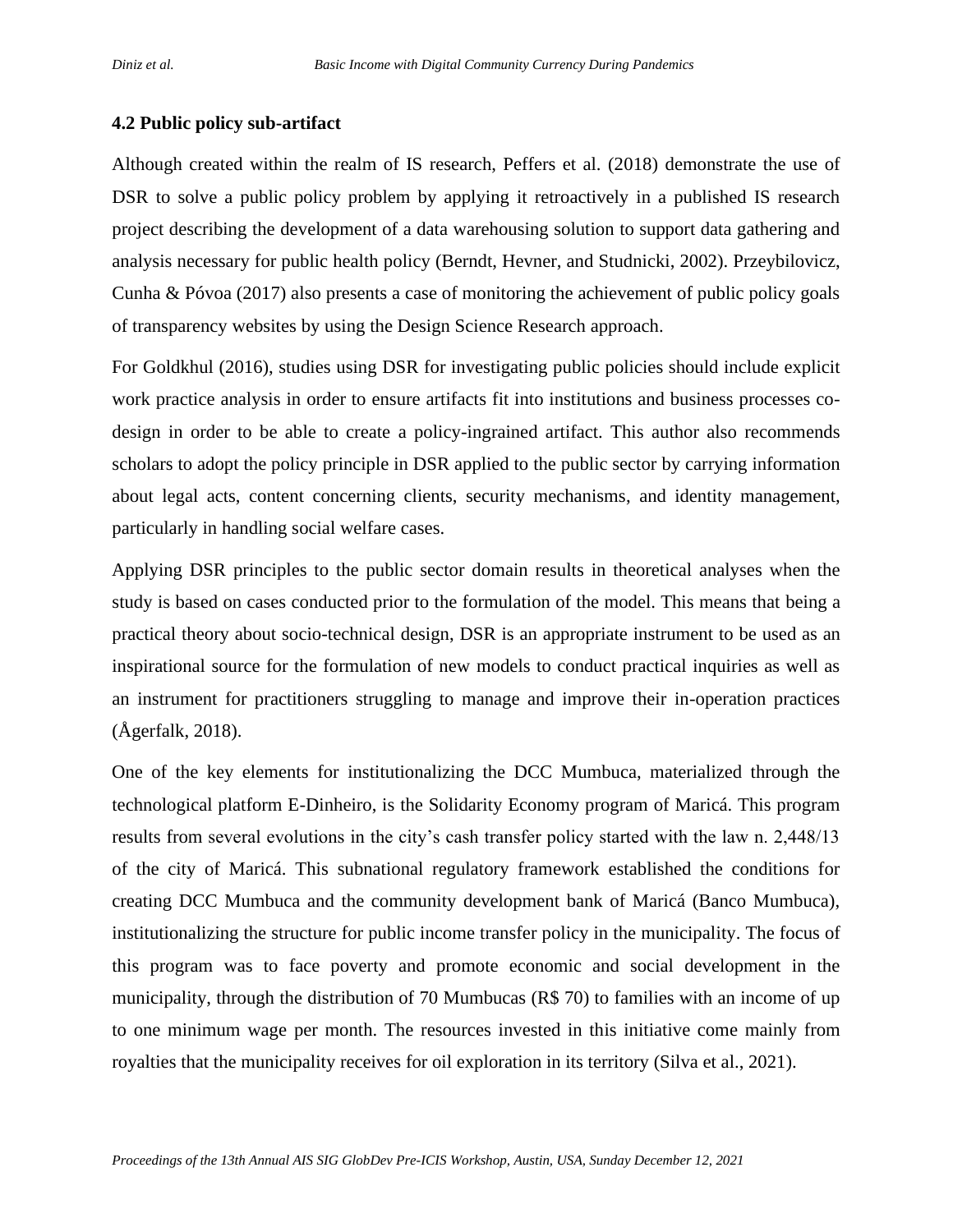In 2015, with the approval of municipal laws n. 2.652/2015 and 2.662/2015, the Basic Citizenship Income program (RBC) was designed to serve all municipality citizens, offering a supplement of 10 Mumbucas per month. Such a program initially sought to serve families in greatest need. Later that year, the cash transfer programs were replaced by three minimum income programs targeting (i) low-income families and individuals (up to 3 minimum wages); (ii) pregnant women; and (iii) for youngsters aged between 14 and 29 years (Silva et al., 2021).

In 2019, with the institution of law n. 2.869/2019, these three minimum income programs were incorporated into the Basic Citizenship Income (RBC) program. This change increased the number of beneficiaries and the value of the benefit, which was readjusted to 130 Mumbucas. In addition, the benefit was no longer paid to just one family member and started to be paid to each individual in the family (Silva et al., 2021). These small evolutions in the policy combined with the use of the DCC Mumbuca became essential for the consolidation of the use of this community currency in the city of Maricá. In summary, the local legislation institutionalized the basic income using the Mumbuca and the DCC was essential for operationalizing this policy, allowing to serve both the population in a situation of social vulnerability and new groups, such as informal workers in the municipality.

#### **4.3 Evaluating the Artifact Solution**

The use of the E-Dinheiro platform to operationalize DCC Mumbuca's transactions has proven efficient in relation to the objective of transferring income to low-income individuals and specific groups affected by the COVID-19 crisis. In addition, in the face of the pandemics, the digital community currency has been widely used in the city of Maricá, mainly among the beneficiaries of the emergency programs implemented in the municipality.

Currently, more than 40,000 beneficiaries use the DCC Mumbuca, which is accepted as payment by a wide variety of local businesses. Besides, with the pandemic, the use of the digital currency Mumbuca has been intensified. The success of this initiative occurs on a local scale – aligning with the goals of the policy to promote local development – but it could be replicated in other locations in the country, which have similar needs. In this sense, although the E-Dinheiro platform can be adopted in other municipalities, it is understood that expanding the use of digital community currencies could hinder the scalability of this platform efficiently and at a financially sustainable transaction cost in this ecosystem.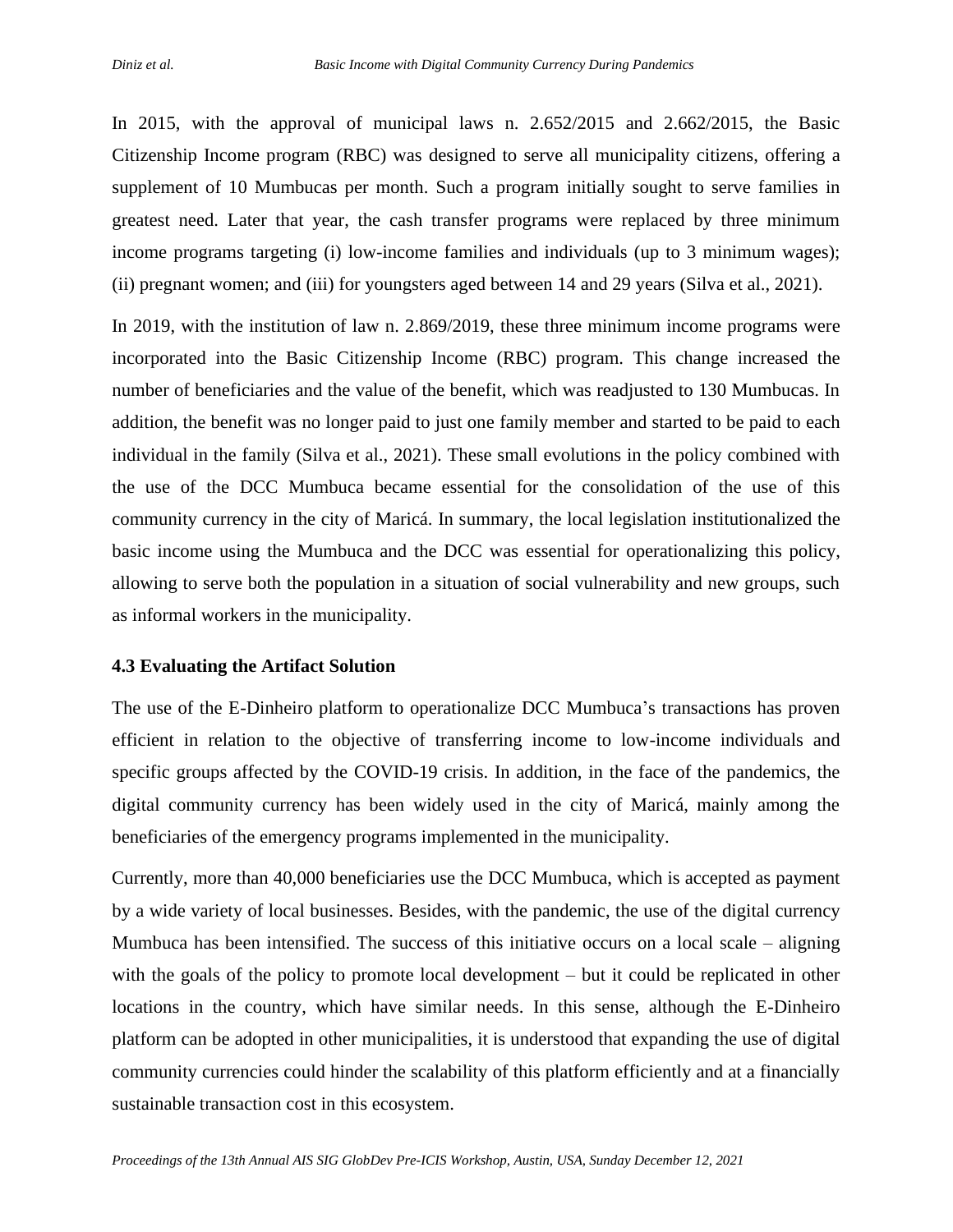In addition, another difficulty perceived by the beneficiaries is in the management and control of the different types of benefits that a person can receive. Through the E-Dinheiro platform, a person can have an account in which she/he will receive the benefit of the basic income program. In addition to this account, the same person may have a checking account at Banco Mumbuca, as well as a payroll account. However, this diversity of accounts can make it difficult for the beneficiary to use and manage the monetary resource, since the monetary resource derived from the basic income program has restrictions regarding what can be purchased or paid for, unlike the resource in Mumbuca that is in a checking account or payroll account. Although all these resources are accessible through the E-Dinheiro mobile app, many of the beneficiaries end up not using it and prefer to use the physical card to make purchases of products with the resource of the basic income. In addition to the difficulty of managing this benefit portfolio, the lack of usability in the application to control this variety of digital accounts, can become an additional barrier to carrying out transactions involving DCC Mumbuca via the E-Dinheiro application.

On the side of the City Hall, another challenge in relation to the E-Dinheiro platform is accountability to the Court of Audit. Since the public policy of cash transfer, as well as the emergency programs, involve the use of public resources, it is mandatory to control the monetary amount invested in the program, the number of beneficiaries, the amount received, and other information that improves the transparency in the use of DCC Mumbuca in the municipality. Therefore, one of the challenges faced by the technical staff of the city hall is the limitation of the platform in terms of control and traceability of the transactions carried out through the platform, making accountability difficult to the Court of Audit.

#### **5. PRELIMINARY DATA ANALYSIS**

Based on preliminary interviews made online in 2020, when the pandemics avoided the researchers to visit Maricá in loco, we could discuss how the business income initiative implemented in the city of Maricá was able to address the three main barriers related to the success of this type of program: (i) financial resources (Green, Kesselman & Tedds, 2020); (ii) eligibility (Gonzalez et al. 2020); and (iii) positive externalities (Ghatak & Maniquet, 2019).

Regarding the first challenge, as mentioned above, the city of Maricá has an advantage in this regard as it receives royalties from oil exploration in its territory. Part of this resource is intended to finance the municipality's income transfer programs via the Community Development Bank,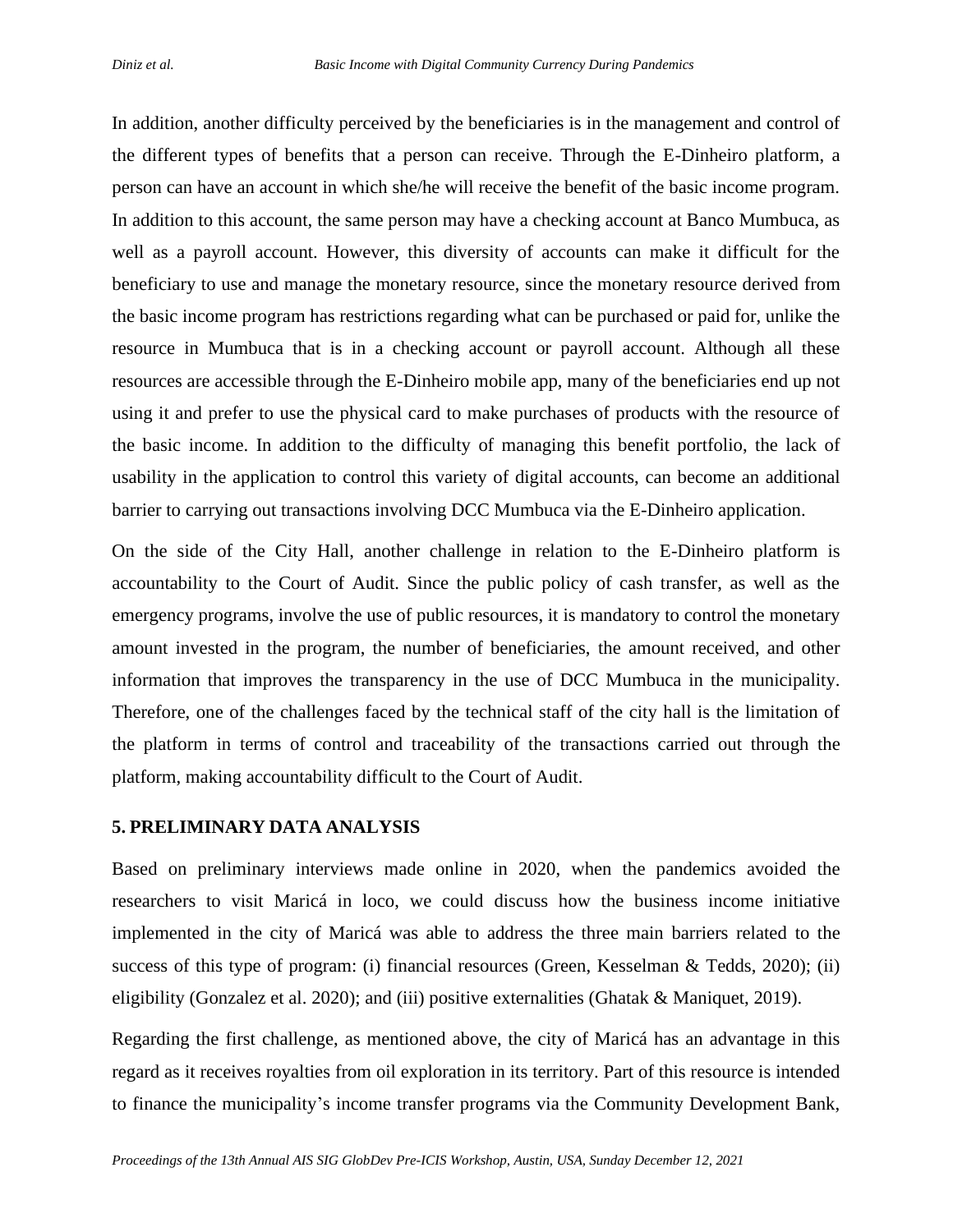using the DCC Mumbuca, providing greater stability in the provision of resources for this type of initiative.

It should be noted that the use of royalties resources for the benefit of the local population is part of the city's vision of royalties as commons, as expressed by the secretary of solidarity economy of Maricá:

"*What we believe, since wealth is in the underground of the municipality, we defend that the wealth of the soil does not belong only to the government, but belongs to all the inhabitants of the municipality. And nothing is fairer than the creation of a program that covers all the inhabitants of the city, like this money from oil royalties and which does not belong to the government, it belongs to all the inhabitants of the city."*

Regarding the eligibility challenge, Maricá has initiatives aimed at different audiences, such as people in social vulnerability conditions (RBC) and informal workers (PAT), groups with different eligibility requirements. This challenge can be overcome due to the proximity to the target audience (local community) and the role the community bank plays in the interface between city hall and citizens, which is strengthened by the use of the DCC Mumbuca.

However, it should be noted that the city hall is responsible for the analysis and approval of those enrolled in the program, with the community bank being responsible for the payment logistics, as highlighted by a representative of the CDB Mumbuca:

*(...) Everything that concerns the registration of beneficiaries is done directly with the secretariat of the solidarity economy [city hall]. We are more in charge of the financial part after everything is approved. (...).*

Finally, a variety of positive results can also be highlighted, which reach beyond the target audiences of the programs analyzed in this paper. The use of the DCC Mumbuca as a means of payment for the different emergency programs allowed for the increased circulation of this alternative currency, making money 'stay in the city', as highlighted in the speech of one of the CDB's representatives:

"*With Mumbuca, we know it [the money] stays inside the city, so it is propelling commerce inside the city. It is an incentive for the currency to continue circulating within the city so that this wealth does not leave*."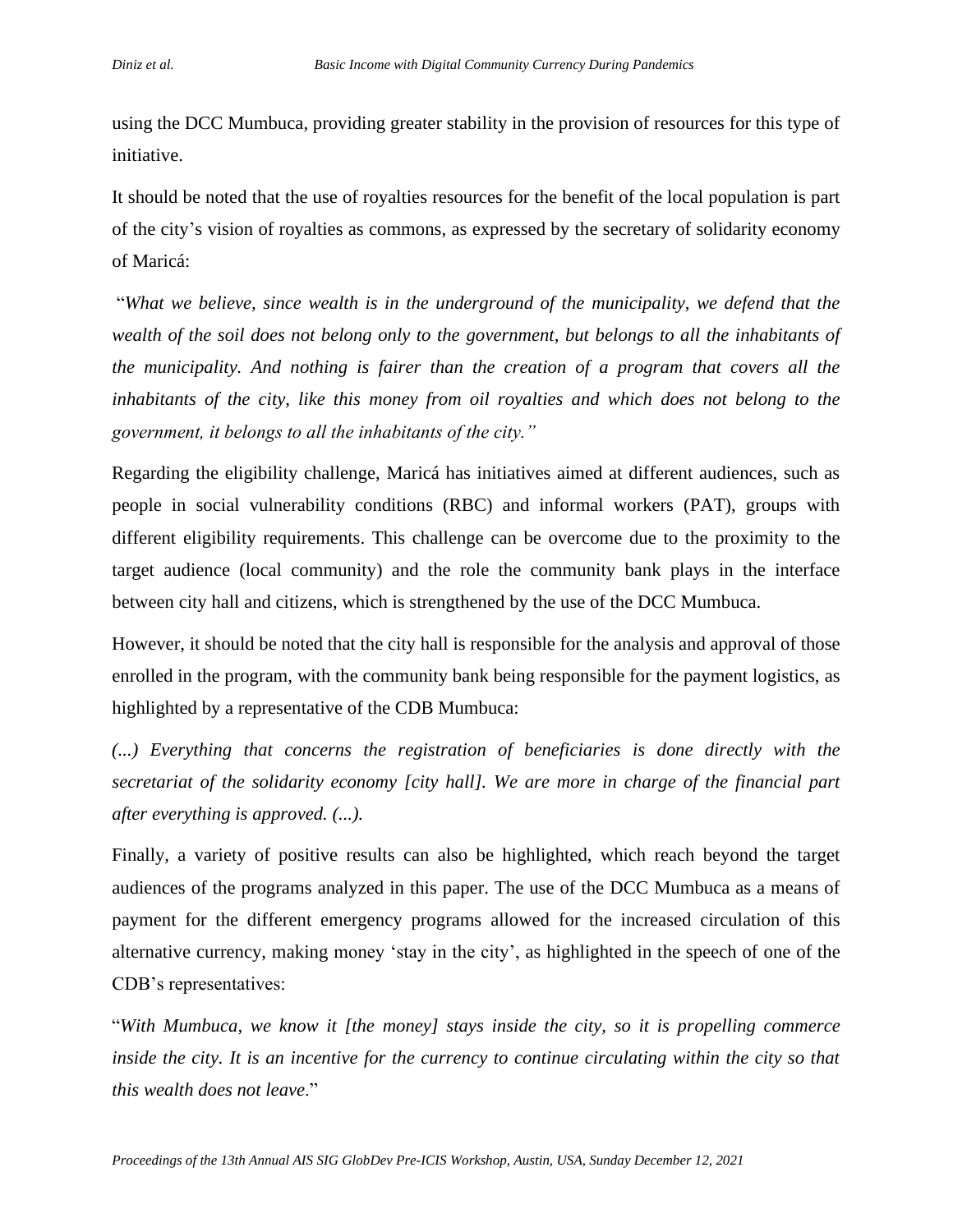This currency circulation is also reflected in commerce, especially in the growth of the number of local merchants who started accepting DCC Mumbuca, something also perceived by Mumbuca users:

"*It's much better like this, several establishments are now accepting it, it's better for everyone. Because they [merchants] accept it because it's money […] and it's better for the cardholder because we can use it at any establishment*."

Even in the face of the pandemic scenario, the initiatives implemented in Maricá were essential for the local economy to remain active – through the community currency circulation in the city – as highlighted by the secretary of solidarity economy:

"*There is job generation, taxes that merchants end up passing on to the city hall. It's an economic cycle, the wheel turns and increases the economic vitality of the municipality".*

This scenario also increased the number of users of DCC Mumbuca, making this means of payment used by different groups (in addition to beneficiaries of city hall programs), being even accepted by informal commerce, as highlighted in the speech of a beneficiary:

"*My daughter does my nails, so I transfer it to her. Not the benefit, but because I have a checking account and she does too. Then I make a deposit in the checking account, then I do my nails with her and transfer it to her application."*

# **6. EXPECTED CONTRIBUTIONS AND FINAL COMMENTS**

The discussions carried in this paper can shed light on the potential contributions of the use of digital community currencies platforms to implement basic income policies in a fast and effective way to assist low-income people, especially during the economic recovery post-COVID-19 crisis. Although the evaluation of the socio-technical artifact (basic income) and its sub-artifacts (public policy and digital community currency) may evidence particular aspects of this local context of Maricá, the evaluation and analysis will point out relevant solution design features that could improve the performance of DCC platforms and could contribute to the scalability of this platform efficiently and at a financially sustainable transaction cost in this ecosystem.

Due to the pandemics, the fieldwork planned to collect data for this research was delayed for more than one year, from August 2020 to September 2021. This way, in 2020, we could only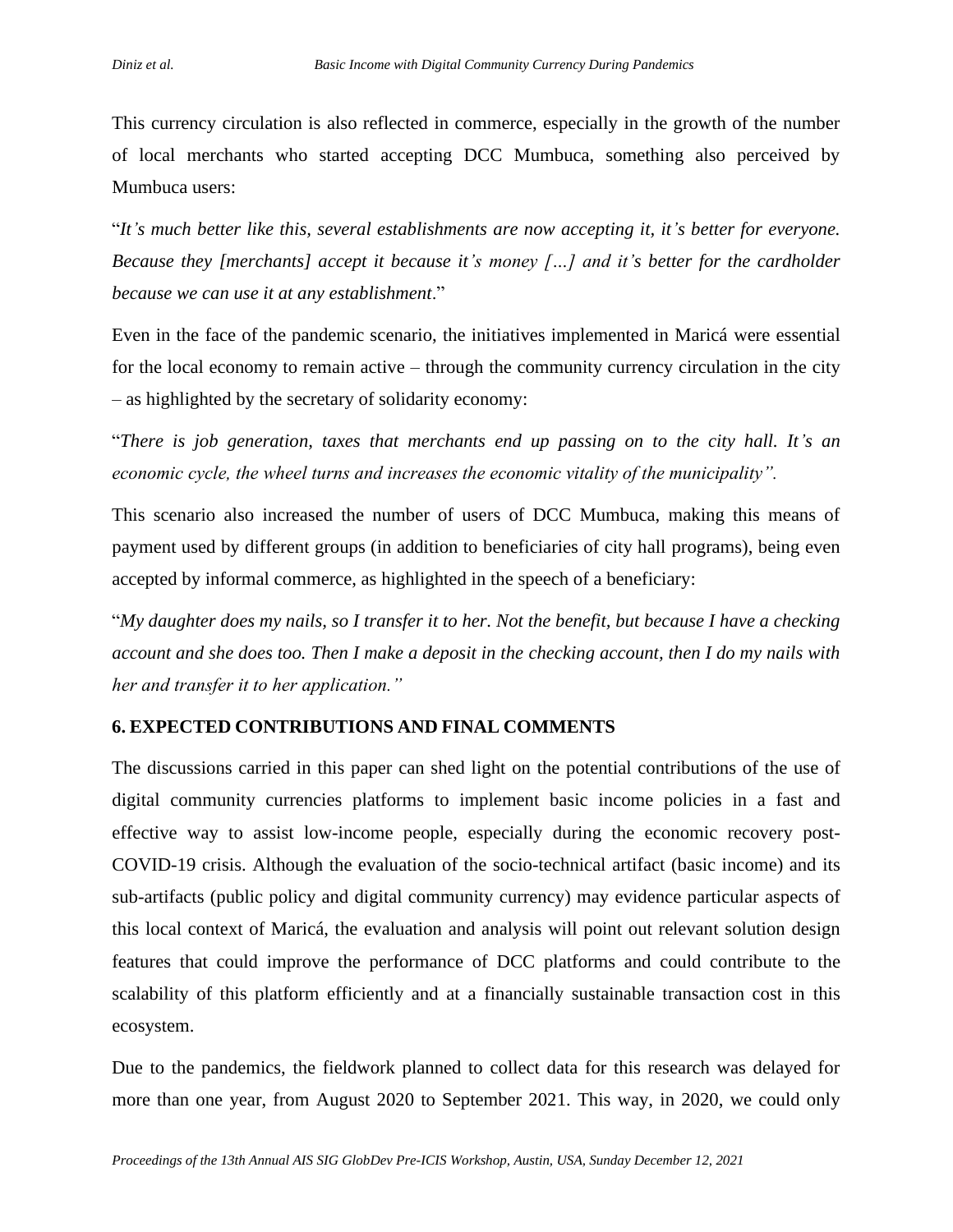collect six online interviews. Hence, this is the only empirical data we used in the research-inprogress presented in this short paper, in the previous section.

The research team is currently in the field, collecting data from interviews and in loco observations in Maricá until theoretical saturation is reached. All this new data is still to be organized and analyzed and will be presented in the final version of this paper. As discussed in section 3, DSR is the approach adopted in this study, in particular considering the main artifact as composed of two sub-artifacts, following De Leoz & Petter (2018) suggestion to reinforce the socio-technical characteristics of a study based on DSR.

Thus, our analysis will be organized, for each sub-artifact, the public policy, and the digital community currency, in four steps: 1) the problems that each sub-artifact is expected to solve, 2) the detailed description of the solutions adopted, 3) the evaluation of the solutions based on opinions of all parts involved (city officers, Banco Mumbuca managers, local merchants, beneficiaries and users of the artifact), and 4) the discussion based on the analysis of all data collected, with suggestions of possible improvements to be implemented in both sub-artifacts.

In line with Ram & Goes (2021) arguments, we believe that the DSR can produce relevant and impactful research outcomes. With this research, we intend to contribute, first, with the practice by analyzing the basic income implementation based on DCCs and thus providing elements for policymakers and practitioners in the field to evaluate the potential and limits of this strategy to develop solutions for post-pandemic social and economic recovery.

Second, we believe we will also produce a valuable contribution to IS researchers involved with the ICT4D field by presenting an original adaptation of De Leoz & Petter (2018) proposition that understands the socio-technical artifact in DSR composed by distinct sub-artifacts. In particular, in cases of public policies implemented through digital platforms, when the sub-artifacts can be analyzed separately according to their public policy and technical elements. We see that this approach can help the analysis of a number of other socio-technical implementations based on public policies and, at the same time to discuss their potential for replication in other contexts (Brendel et al., 2021).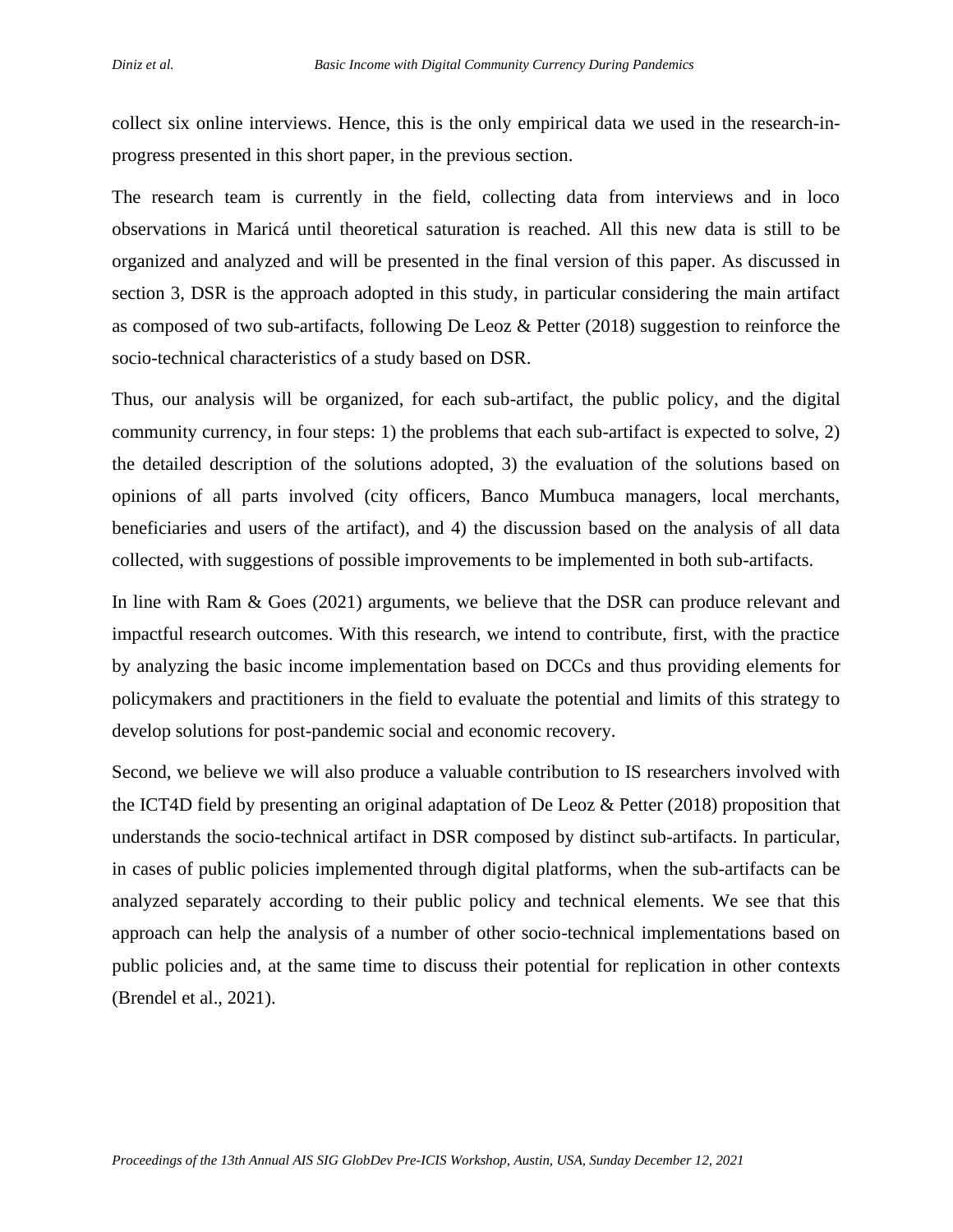# **REFERENCES**

Ågerfalk, P. J. (2018). Whither design science research? *European Journal of Information Systems*, 27(2), 127–128.

Androutsopoulou, A., Karacapilidis, N., Loukis, E., & Charalabidis, Y. (2018). Combining Technocrats' Expertise with Public Opinion through an Innovative e-Participation platform. IEEE Transactions on Emerging Topics in Computing.

Bader, M., & Savoia, J. (2013). Logística da distribuição bancária: tendências, oportunidades e fatores para inclusão financeira. *Revista de Administração de Empresas*, 53(2), 208-215

Barinaga, E., & Ocampo, J. (2019). FairCoop: The global cooperative and its collaborative cryptocurrency.

Barinaga, E. (2020). A route to commons-based democratic monies? Embedding the governance of money in traditional communal institutions. *Frontiers in Blockchain*, 3, 50.

Bauler, T., Pel, B., & Backhaus, J. (2017). Institutionalization processes in transformative social innovation: Capture dynamics in the social solidarity economy and basic income initiatives. In Social Change and the Coming of Post-Consumer Society (pp. 78-94). Routledge.

Berndt, D.J.; Hevner, A.R.; and Studnicki, J. The CATCH data warehouse: Support for community health care decision-making. *Decision Support Systems*, 35, 3 (2002), 367–384

Bidadanure, J. U. (2019). The political theory of universal basic income. *Annual Review of Political Science*, 22, 481-501

Blanc, J., & Lakócai, C. (2020). Toward spatial analyses of local currencies: the case of France. *International Journal of Community Currency Research*, 24(1), 11-29.

Brendel, A. B., Lembcke, T. B., Muntermann, J., & Kolbe, L. M. (2021). Toward replication study types for design science research. *Journal of Information Technology*, 02683962211006429.

City Hall Municipality of Maricá (2020). Maricá terá pacote social e econômico contra efeitos do coronavírus de R\$80 milhões. Retrieved from: https://www.marica.rj.gov.br/2020/03/21/maricatera-pacote-social-e-economico-contra-efeitos-do-coronavirus-de-r-80-milhoes/

City Hall Municipality of Maricá (2021). PAE, PAT e Mumbuca são prorrogados até 2021. Retrieved from: https://www.marica.rj.gov.br/2020/12/14/pae-pat-e-mumbuca-sao-prorrogadosate-2021/

Chibwara, W. (2020, 25 de março). Rural villages coping with COVID-19. Grassroots Economics Blog. Recuperado de https://www.grassrootseconomics.org/post/rural-villagescoping-with-covid-19

Coote, A. (2021). Universal basic services and sustainable consumption. *Sustainability*: Science, Practice and Policy, 17(1), 32-46

De Leoz, G., & Petter, S. (2018). Considering the social impacts of artefacts in information systems design science research. *European Journal of Information Systems*, *27*(2), 154-170.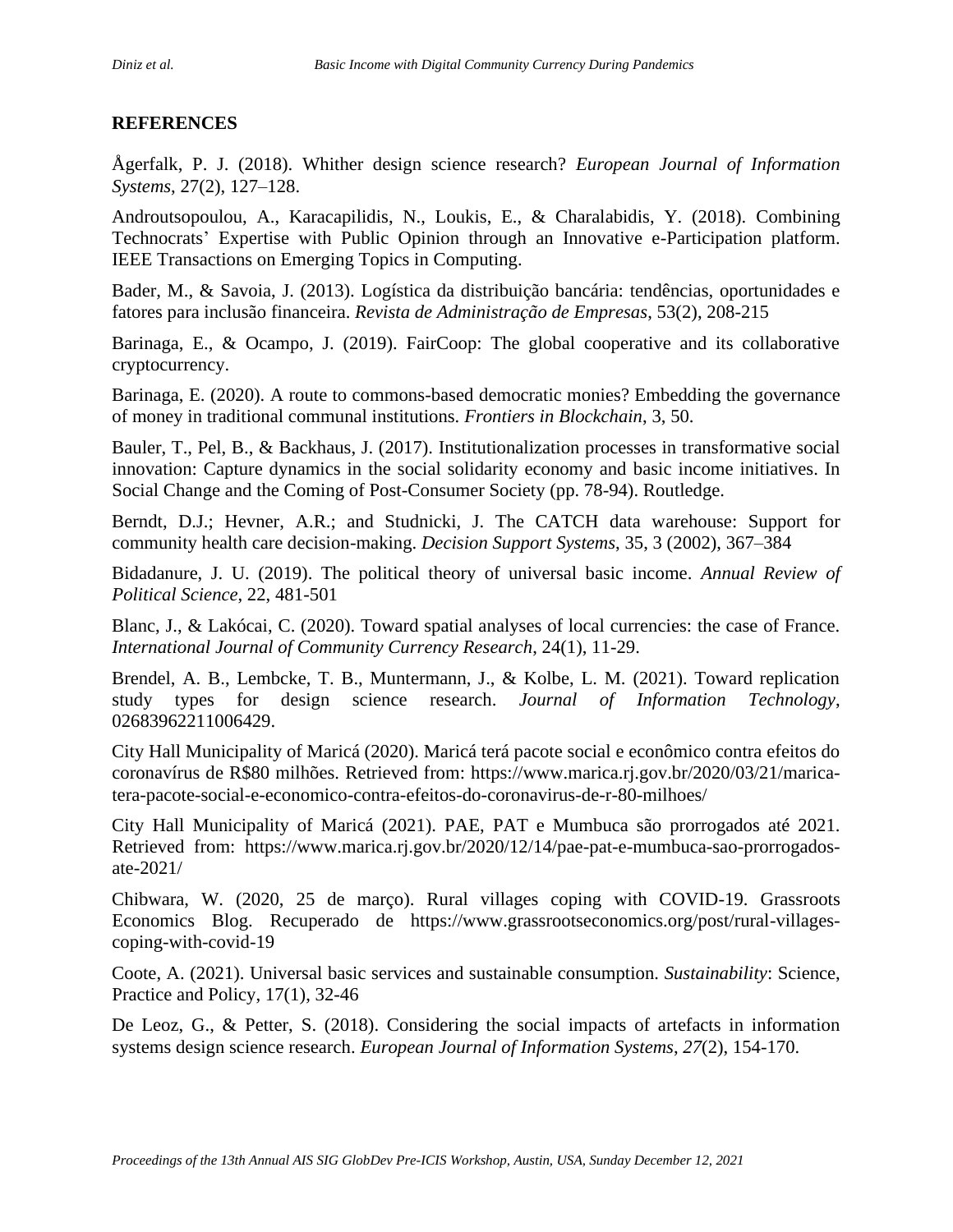Demirgüç-Kunt, A., Klapper, L., Singer, D., Ansar, S., & Hess, J. (2018). The Global Findex Database2017: measuring financial inclusion and the fintech revolution. Washington, DC: World Bank.

Dierksmeier, C., & Seele, P. (2018). Cryptocurrencies and business ethics. *Journal of Business Ethics*, *152*(1), 1-14.

Diniz, E. H., Siqueira, E. S., & van Heck, E. (2019). Taxonomy of digital community currency platforms. *Information Technology for Development*, *25*(1), 69-91.

Diprose, G. (2020). Transacting services through time banking: renegotiating equality and reshaping work. In J. K. Gibson-Graham, & K. Dombroski (Eds.), The Handbook of Diverse Economies (Chapter. 26, pp. 238-245). Cheltenham, UK: Edward Elgar Publishing.

Faria, L., Severo, F., Cukierman, H. and Diniz, E. (2020). Mumbuca E-dinheiro and the challenges of a digital community currency governance: requirements, codes and data. *International Journal of Community Currency Research,* 25, *77-88.* DOI http://dx.doi.org/10.15133/j.ijccr.2020.013.

França, A. S. L., Neto, J. A., Gonçalves, R. F., & Almeida, C. M. V. B. (2020). Proposing the use of blockchain to improve the solid waste management in small municipalities. *Journal of Cleaner Production*, *244*, 118529.

Gentilini, U., Almenfi, M., Orton, I., & Dale, P. (2020). Social protection and jobs responses to COVID-19. World Bank, Washington, DC. World Bank. <https://openknowledge.worldbank.org/handle/10986/33635>

Ghatak, M., & Maniquet, F. (2019). Universal basic income: some theoretical aspects. *Annual Review of Economics,* 11, 895-928.

Gómez, G. L., & Demmler, M. (2018). Social currencies and cryptocurrencies: characteristics, risks and comparative analysis. CIRIEC-España, *Revista de Economía Pública, Social y Cooperativa*, 93, 265-291.

Gomez, G., & Helmsing, A. (2008). Selective spatial closure and local economic development: what do we learn from the Argentine local currency systems? *World Development*, 36(11), 2489- 2511

Gonzalez, L., Cernev, A. K., Araujo, M. H. de, & Diniz, E. H. (2020). Digital Complementary Currencies and Public Policies during the COVID-19 pandemic. *Brazilian Journal of Public Administration,* 54(4), 1146-1160

Green, D. A., Kesselman, J. R., & Tedds, L. M. (2020). Considerations for basic income as a COVID-19 response. The School of Public Policy Publications.

Grin, E. J., & Abrucio, F. (2018). The Federative Articulation Committee in Lula's Government: Obstacles in Territorial Cooperation. *Revista Brasileira de Ciências Sociais*, 33(97). [https://doi.org/10.1590/339703/2018.](https://doi.org/10.1590/339703/2018)

Grin, E. J., & Fernandes, G. (2019). Capacidades Estatales en los Municipios Brasileños: Resultados Tímidos en un Contexto de Autonomía Política Local y un Escenario de Dependencia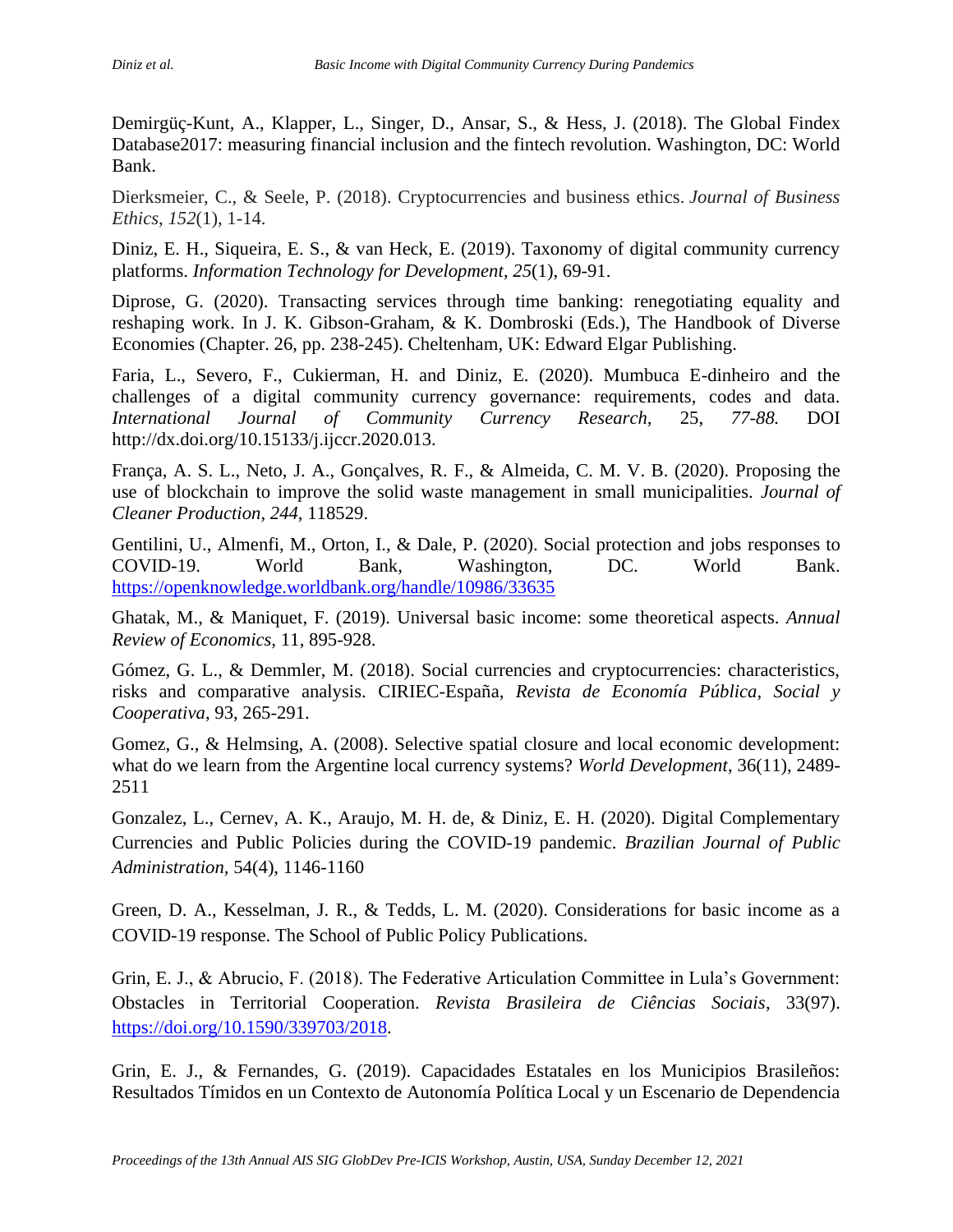Financiera. *Capacidades Estatales en Gobiernos Locales Iberoamericanos: Actualidad, Brechas Y Perspectivas*, 92-148.

Hevner, A., vom Brocke, J. & Maedche, A. (2019). Roles of Digital Innovation in Design Science Research. *Bus Inf Syst Eng* **61,** 3–8. DOI: https://doi.org/10.1007/s12599-018-0571-z

Howson, P. (2021). Distributed degrowth technology: Challenges for blockchain beyond the green economy. Ecological Economics, 184, 107020.

Ingham, G. (2004). The nature of money. Cambridge, UK: Polity Press

Jacob, A., & Boyd, R. (2020). Addressing economic vulnerability among low-income families in America: is the basic income approach a viable policy option? *Journal of Children and Poverty*, 26(1), 85-99.

Jacobs, C., Rivett, U., & Chemisto, M. (2019). Developing capacity through co-design: the case of two municipalities in rural South Africa. *Information Technology for Development*, *25*(2), 204-226.

Johnson, A. F., & Roberto, K. J. (2020). The COVID-19 pandemic: Time for a universal basic income?. Public Administration and Development.

Jones, D., & Gregor, S. (2007). The anatomy of a design theory. *Journal of the Association for Information Systems*, *8*(5), 1.

Kobayashi, S., Yoshihisa, M., & Yoshida, M. (2017). Historical transition of community currencies in Japan (Paper). In 4th International Conference on Social and Complementary Currencies, Barcelona, Spain.

Labazova, O. (2019). Towards a Framework for Evaluation of Blockchain Implementations. In International Conference on Information Systems, 40, Munich, Germany;

Lietaer, B. (2001). The future of money: creating new wealth, work and a wiser world. London, UK: Random House Business.

March, S. T., & Storey, V. C. (2008). Design science in the information systems discipline: an introduction to the special issue on design science research. *MIS quarterly*, 725-730.

Meyer, C., & Hudon, M. (2019). Money and the commons: an investigation of complementary currencies and their ethical implications. Journal of Business Ethics, 160, 277-292.

Milles, M., Huberman, A. M. & Saldaña, J. (2020). *Qualitative Data Analysis*. London: SAGE.

Peffers, K., Tuunanen, T., & Niehaves, B. (2018). Design science research genres: introduction to the special issue on exemplars and criteria for applicable design science research.

Peffers, K., Tuunanen, T., Rothenberger, M. A., & Chatterjee, S. (2007). A design science research methodology for information systems research. *Journal of management information systems*, *24*(3), 45-77.

Pinto, J. (2020). Environmentalism, ecologism, and basic income. Basic Income Studies, 15(1).

Place, C., Calderon, A., Stodder, J., & Wallimann, I. (2018, Summer). Swiss Currency Systems: Atlas, Compendium and Chronicle of legal aspects. International Journal of Community Currency Research, 22, 85-104.